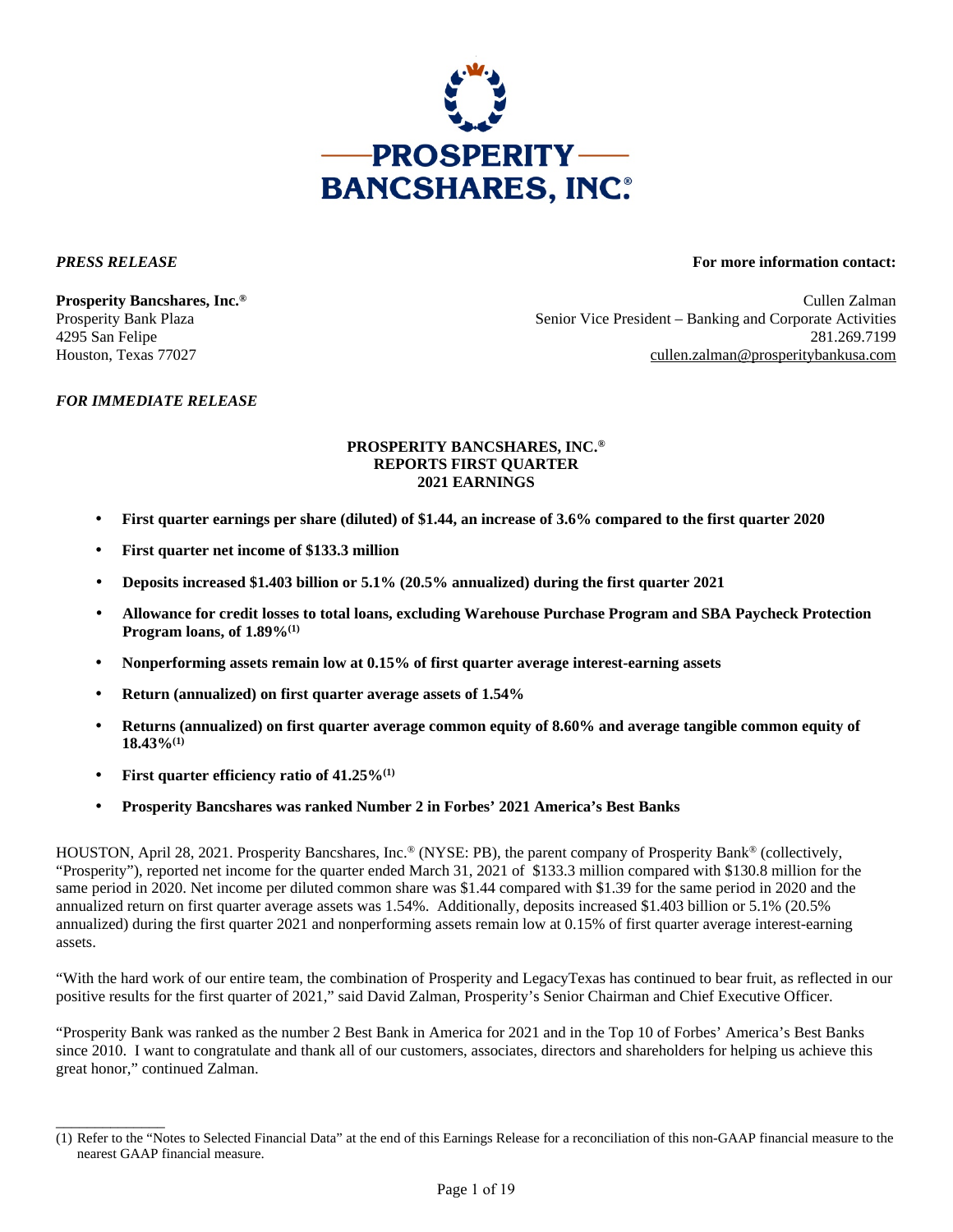"Texas and Oklahoma both have bright futures. According to the Dallas Federal Reserve, Texas now has the fastest growing population in the nation. Further, the Dallas Federal Reserve is projecting over 6% job growth, meaning over 700,000 new jobs, in Texas for 2021 and Texas is expected to outperform most of the other states for the next three years. Companies continue to move to Texas, with HP and Oracle announcing headquarter moves and other companies, such as Tesla, announcing a major expansion into Texas. Oklahoma is also projected to have population growth for 2021 and has seen expansion of many of the large businesses operating in the state, including Boeing, American Airlines, Costco and Amazon. Consumer spending in Oklahoma is above early 2020 levels and retail job additions and new housing permits are higher than the average U.S. rate," added Zalman.

"We are carefully monitoring office building, hospitality and oil and gas loans, but continue to participate in these areas with experienced borrowers that can withstand the volatility of their industries," stated Zalman.

"I want to thank all our associates for helping create the success we have had. We have a strong team and a deep bench at Prosperity, and we will continue to work hard to improve everyone's quality of life and shareholder value," concluded Zalman.

## **Results of Operations for the Three Months Ended March 31, 2021**

\_\_\_\_\_\_\_\_\_\_\_\_\_\_

Net income was \$133.3 million<sup>(2)</sup> for the three months ended March 31, 2021 compared with \$130.8 million<sup>(3)</sup> for the same period in 2020, an increase of \$2.5 million or 1.9%. Net income per diluted common share was \$1.44 for the three months ended March 31, 2021 compared with \$1.39 for the same period in 2020, an increase of 3.6%. On a linked quarter basis, net income decreased \$3.8 million or 2.8% to \$133.3 million<sup>(2)</sup> compared with \$137.1 million<sup>(4)</sup> for the three months ended December 31, 2020. Net income per diluted common share was \$1.44 for the three months ended March 31, 2021 compared with \$1.48 for the three months ended December 31, 2020, a decrease of 2.7%. Annualized returns on average assets, average common equity and average tangible common equity for the three months ended March 31, 2021 were 1.54%, 8.60% and 18.43%<sup>(1)</sup>, respectively. Prosperity's efficiency ratio (excluding net gains and losses on the sale or write down of assets and taxes) was  $41.25\%$ <sup>(1)</sup> for the three months ended March 31, 2021.

Net interest income before provision for credit losses for the three months ended March 31, 2021 was \$254.6 million compared with \$256.0 million for the same period in 2020, a decrease of \$1.4 million or 0.6%. The decrease was primarily due to a decrease in the average rate on interest-earning assets and a decrease in loan discount accretion of \$12.1 million, partially offset by a decrease in the average rate on interest-bearing liabilities. On a linked quarter basis, net interest income before provision for credit losses was \$254.6 million compared with \$257.6 million for the three months ended December 31, 2020, a decrease of \$3.1 million or 1.2%. The decrease was primarily due to a decrease in the average loan balance, partially offset by a decrease in the average rate on interestbearing liabilities and an increase in average investment securities balance.

The net interest margin on a tax equivalent basis was 3.41% for the three months ended March 31, 2021 compared with 3.81% for the same period in 2020. The change was primarily due to an increase in lower yielding Warehouse Purchase Program and Paycheck Protection Program ("PPP") loans, a \$12.1 million decrease in loan discount accretion, higher net premium amortization on securities and higher cash balances due to excess liquidity, partially offset by a decrease in the average rate on interest-bearing liabilities. On a linked quarter basis, the net interest margin on a tax equivalent basis was 3.41% for the three months ended March 31, 2021 compared with 3.49% for the three months ended December 31, 2020. This change was primarily due to a higher net premium amortization on securities and higher cash balances due to excess liquidity.

Noninterest income was \$34.0 million for the three months ended March 31, 2021 compared with \$34.4 million for the same period in 2020. On a linked quarter basis, noninterest income decreased \$2.5 million or 6.9% to \$34.0 million compared with \$36.5 million for the three months ended December 31, 2020. This decrease was primarily due to decreases in nonsufficient funds ("NSF") fees and other noninterest income.

Noninterest expense was \$119.1 million for the three months ended March 31, 2021 compared with \$124.7 million for the same period in 2020, a decrease of \$5.7 million or 4.5%, primarily due to decreases in data processing, other noninterest expenses and net occupancy and equipment, partially offset by an increase in salaries and benefits. On a linked quarter basis, noninterest expense decreased \$1.1 million or 0.9% to \$119.1 million compared with \$120.2 million for the three months ended December 31, 2020. This decrease was primarily due to a decrease in other noninterest expense and a net gain on sale of other real estate, partially offset by an increase in salaries and benefits.

<sup>(2)</sup> Includes purchase accounting adjustments of \$13.2 million, net of tax, primarily comprised of loan discount accretion of \$16.3 million for the three months ended March 31, 2021.

<sup>(3)</sup> Includes purchase accounting adjustments of \$24.1 million, net of tax, primarily comprised of loan discount accretion of \$28.5 million, and merger related expenses of \$544 thousand for the three months ended March 31, 2020.

<sup>(4)</sup> Includes purchase accounting adjustments of \$13.3 million, net of tax, primarily comprised of loan discount accretion of \$16.1 million for the three months ended December 31, 2020.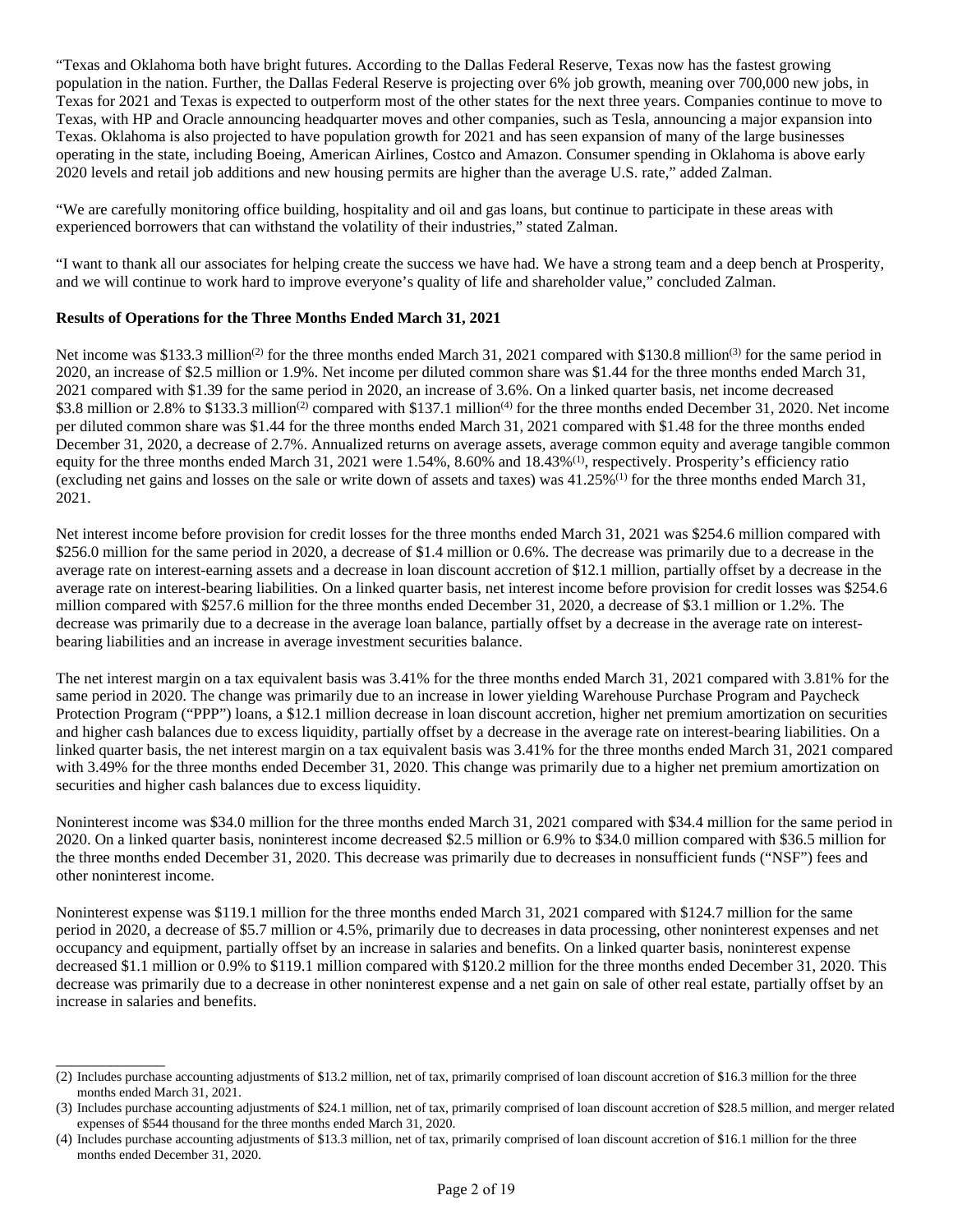## **Balance Sheet Information**

At March 31, 2021, Prosperity had \$35.558 billion in total assets, an increase of \$3.815 billion or 12.0% compared with \$31.743 billion at March 31, 2020.

Loans at March 31, 2021 were \$19.639 billion, an increase of \$511.7 million or 2.7%, compared with \$19.127 billion at March 31, 2020, primarily due to an increase in Warehouse Purchase Program loans. Linked quarter loans decreased \$608.1 million or 3.0% from \$20.247 billion at December 31, 2020, primarily due to a decrease in Warehouse Purchase Program loans. At March 31, 2021, Prosperity had \$1.139 billion of PPP loans.

As part of its lending activities, Prosperity extends credit to oil and gas production and servicing companies. Oil and gas production loans are loans to companies directly involved in the exploration and/or production of oil and gas. Oil and gas servicing loans are loans to companies that provide services for oil and gas production and exploration. At March 31, 2021, oil and gas loans totaled \$503.9 million (net of discount and excluding PPP loans totaling \$142.6 million) or 2.6% of total loans, of which \$289.4 million were production loans and \$214.5 million were servicing loans, compared with total oil and gas loans of \$718.7 million (net of discount) or 3.8% of total loans at March 31, 2020, of which \$435.1 million were production loans and \$283.6 million were servicing loans. In addition, as of March 31, 2021, Prosperity had total unfunded commitments to oil and gas companies of \$248.1 million compared with total unfunded commitments to oil and gas companies of \$389.5 million as of March 31, 2020. Unfunded commitments to producers include letters of credit issued in lieu of oil well plugging bonds.

Additionally, Prosperity extends credit to hotels and restaurants. At March 31, 2021, loans to hotels totaled \$401.2 million (excluding PPP loans totaling \$13.1 million) or 2.0% of total loans, and loans to restaurants totaled \$208.7 million (excluding PPP loans totaling \$125.2 million) or 1.1% of total loans.

Deposits at March 31, 2021 were \$28.763 billion, an increase of \$4.937 billion or 20.7%, compared with \$23.826 billion at March 31, 2020. Linked quarter deposits increased \$1.403 billion or 5.1% (20.5% annualized) from \$27.360 billion at December 31, 2020.

## **Asset Quality**

Nonperforming assets totaled \$44.2 million or 0.15% of quarterly average interest-earning assets at March 31, 2021, compared with \$67.2 million or 0.25% of quarterly average interest-earning assets at March 31, 2020, and \$59.6 million or 0.20% of quarterly average interest-earning assets at December 31, 2020.

The allowance for credit losses on loans was \$307.2 million or 1.56% of total loans at March 31, 2021 compared to \$316.1 million or 1.56% of total loans at December 31, 2020 and \$327.2 million or 1.71% of total loans at March 31, 2020. The allowance for credit losses on loans to total loans, excluding Warehouse Purchase Program and PPP loans, was 1.89%<sup>(1)</sup> at March 31, 2021 compared with 1.92%(1) at December 31, 2020 and 1.88%(1) at March 31, 2020.

There was no provision for credit losses for the three months ended March 31, 2021, December 31, 2020 and March 31, 2020.

Net charge-offs were \$8.9 million for the three months ended March 31, 2021 compared with net charge-offs of \$801 thousand for the three months ended March 31, 2020 and net charge-offs of \$7.6 million for the three months ended December 31, 2020. Net chargeoffs for the first quarter of 2021 included \$7.1 million related to resolved PCD loans, which had specific reserves that were allocated to the charge-offs. Further, an additional \$4.2 million of specific reserves on resolved PCD loans without any related charge-offs was released to the general reserve.

## **Dividend**

Prosperity Bancshares declared a second quarter cash dividend of \$0.49 per share to be paid on July 1, 2021 to all shareholders of record as of June 15, 2021.

## **COVID-19 Pandemic**

In December 2019, a novel strain of coronavirus disease ("COVID-19") was first reported in Wuhan, Hubei Province, China. On March 11, 2020, the World Health Organization declared COVID-19 a pandemic. On March 13, 2020, the U.S. President announced a national emergency relating to the pandemic, which has since been extended. On April 5, 2021, the Governor of Texas further extended the proclamation certifying that COVID-19 poses an imminent threat of disaster in the state and declaring a state of disaster for all counties in Texas while lifting restrictions on all businesses and activities in the state. On April 11, 2021, the Governor of Oklahoma further extended the executive order that declared an emergency caused by the impending threat of COVID-19 to the people of Oklahoma while lifting restrictions on all businesses and activities in the state. Prosperity Bank (the "Bank") continues to monitor the latest developments regarding COVID-19. The COVID-19 pandemic has resulted in significant economic uncertainties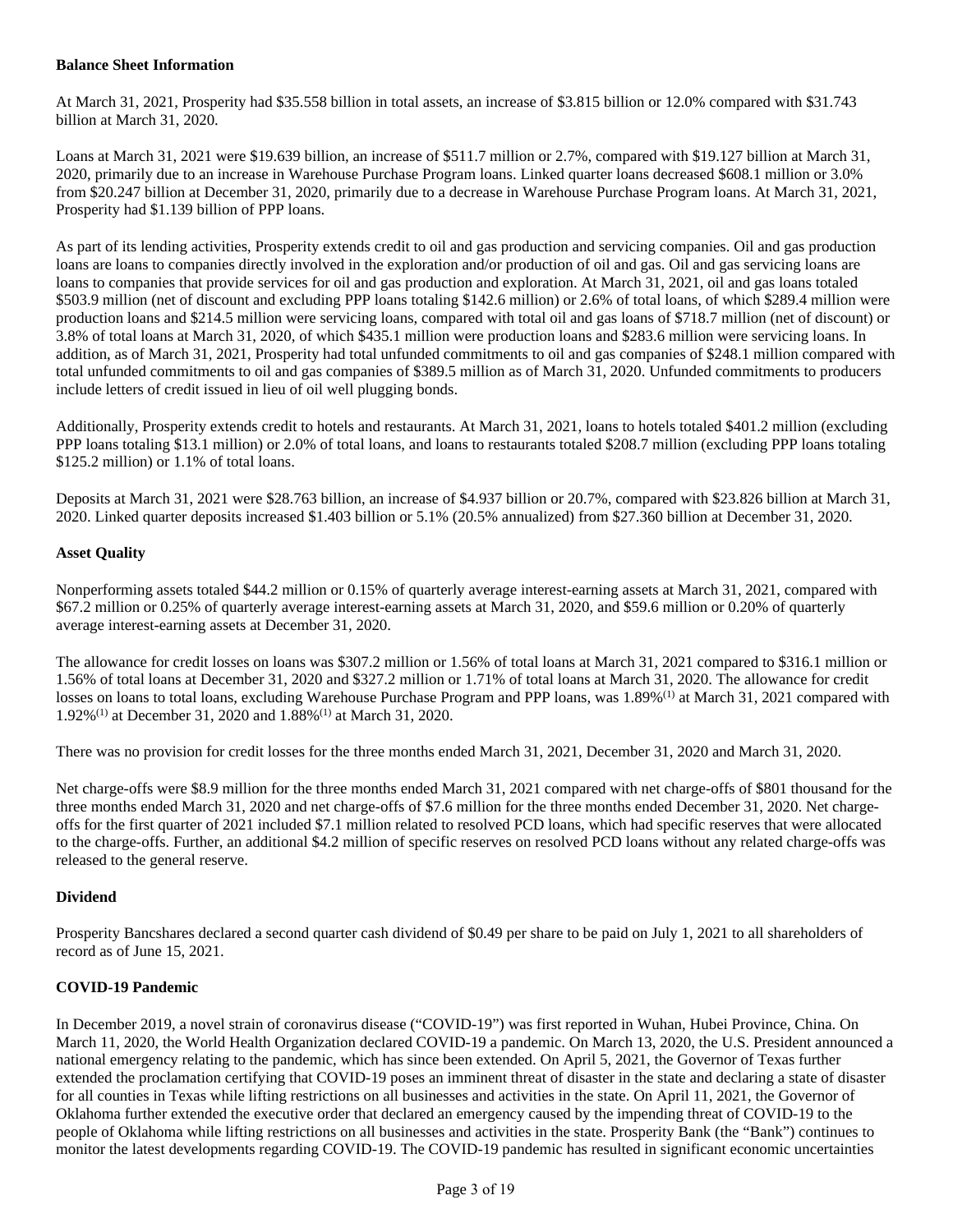that have had, and could continue to have, an adverse impact on Prosperity's operating income, financial condition and cash flows. The extent to which the COVID-19 pandemic will impact Prosperity's operations and financial results during 2021 cannot be reasonably or reliably estimated at this time.

The health and safety of the Bank's associates, customers, and communities are of utmost importance; and Prosperity has taken additional measures in an effort to ensure this safety, including restricting nonessential employee travel, expanding remote access availability, distancing work stations, professional cleaning of its facilities, and signs and distancing reminders for customers in the banking centers. Further, Prosperity remains committed to providing uninterrupted and reliable banking service and has business continuity plans and protocols in place to ensure critical operations are able to continue without disruption.

In response to the COVID-19 pandemic, on March 27, 2020 the President of the United States signed the Coronavirus Aid, Relief, and Economic Security Act (the "CARES Act") into law. The CARES Act provides assistance for American workers, families and small businesses. The Paycheck Protection Program, established by the CARES Act and implemented by the Small Business Administration ("SBA") with support from the Department of the Treasury, provides small businesses with funds to pay payroll costs including benefits. Funds can also be used to pay interest on mortgages, rent, and utilities and are 100% guaranteed by the SBA. On June 5, 2020, the President signed the Paycheck Protection Program Flexibility Act of 2020 ("PPP Flexibility Act"), which modified the covered expense period from eight weeks to 24 weeks, extended the maturity date of the loans out to five years and gave greater flexibility to employers having difficulty hiring workers. PPP loans originated prior to June 5, 2020, have a two-year term and earn interest at 1%. PPP loans originated on and after June 5, 2020, have a minimum five-year term, which can be extended for up to five additional years if the lender and borrower both agree. On December 27, 2020, the Consolidated Appropriations Act of 2021 ("CAA") was signed into law, which extended certain provisions of the CARES Act, provided additional funding and contained new relief provisions. The CAA extended the PPP application period to March 31, 2021 and permits eligible companies to obtain a second PPP loan ("second draw") under terms specified in the CAA, with a maximum amount of \$2.0 million and limit of one second draw loan. Second draw PPP borrowers are eligible for loan forgiveness on the same terms as the first draw PPP borrowers. Lenders that were permitted to approve first draw PPP loans are permitted to approve second draw loans. Additionally, the Bank is entitled to a per loan processing fee based on a tiered schedule ranging from 5% to 1% of the loan balance for the first draw PPP loans and the CAA established pre-determined fees for processing and servicing the second draw PPP loans*.* On March 11, 2021, the American Rescue Plan Act of 2021 was signed into law, which added an additional \$7.25 billion in PPP funding. On March 30, 2021, the PPP Extension Act of 2021 was signed into law, which extended the PPP application filing deadline from March 31, 2021 to May 31, 2021 and extended the authorization of loans to June 30, 2021. Since the implementation of the PPP in 2020, Prosperity has obtained SBA approvals on approximately 18,500 loans totaling \$1.980 billion and, as of March 31, 2021, had an outstanding balance of 9,621 loans totaling \$1.139 billion after remittance.

Also, in response to the COVID-19 pandemic, Prosperity has provided relief to its loan customers through loan extensions and deferrals. Under the CARES Act and the CAA, banks may elect to deem that loan modifications do not result in troubled debt restructurings if they are (1) related to COVID-19; (2) executed on a loan that was not more than 30 days past due as of December 31, 2019; and (3) executed between March 1, 2020, and the earlier of (A) 60 days after the date of termination of the COVID-19 national emergency declaration by the President of the United States or (B) January 1, 2022. Additionally, other short-term modifications made on a good faith basis in response to COVID-19 to borrowers who were current prior to any relief are not troubled debt restructurings under Accounting Standards Codification ("ASC") Subtopic 310-40 and federal banking agencies' interagency guidance. These modifications include modifications such as principal and interest payment deferrals, temporary interest only payment terms, fee waivers, extensions of repayment terms, or delays in payment that are insignificant. Borrowers considered current are those that are less than 30 days past due on their contractual payments at the time a modification program is implemented. Prosperity's troubled debt restructurings do not include loan modifications related to COVID-19. Beginning in mid-March of 2020, Prosperity began offering deferral and modification of principal and/or interest payments to selected borrowers on a case-by-case basis. As of March 31, 2021, Prosperity had approximately \$316.7 million in outstanding loans subject to deferral and modification agreements.

## **Conference Call**

Prosperity's management team will host a conference call on Wednesday, April 28, 2021 at 11:30 a.m. Eastern Time (10:30 a.m. Central Time) to discuss Prosperity's first quarter 2021 earnings. Individuals and investment professionals may participate in the call by dialing 877-883-0383 for domestic participants, or 412-902-6506 for international participants. The participant elite entry number is 1669484.

Alternatively, individuals may listen to the live webcast of the presentation by visiting Prosperity's website at www.prosperitybankusa.com. The webcast may be accessed from Prosperity's home page by selecting "Presentations, Webcast & Calls" from the menu on the Investor Relations link and following the instructions.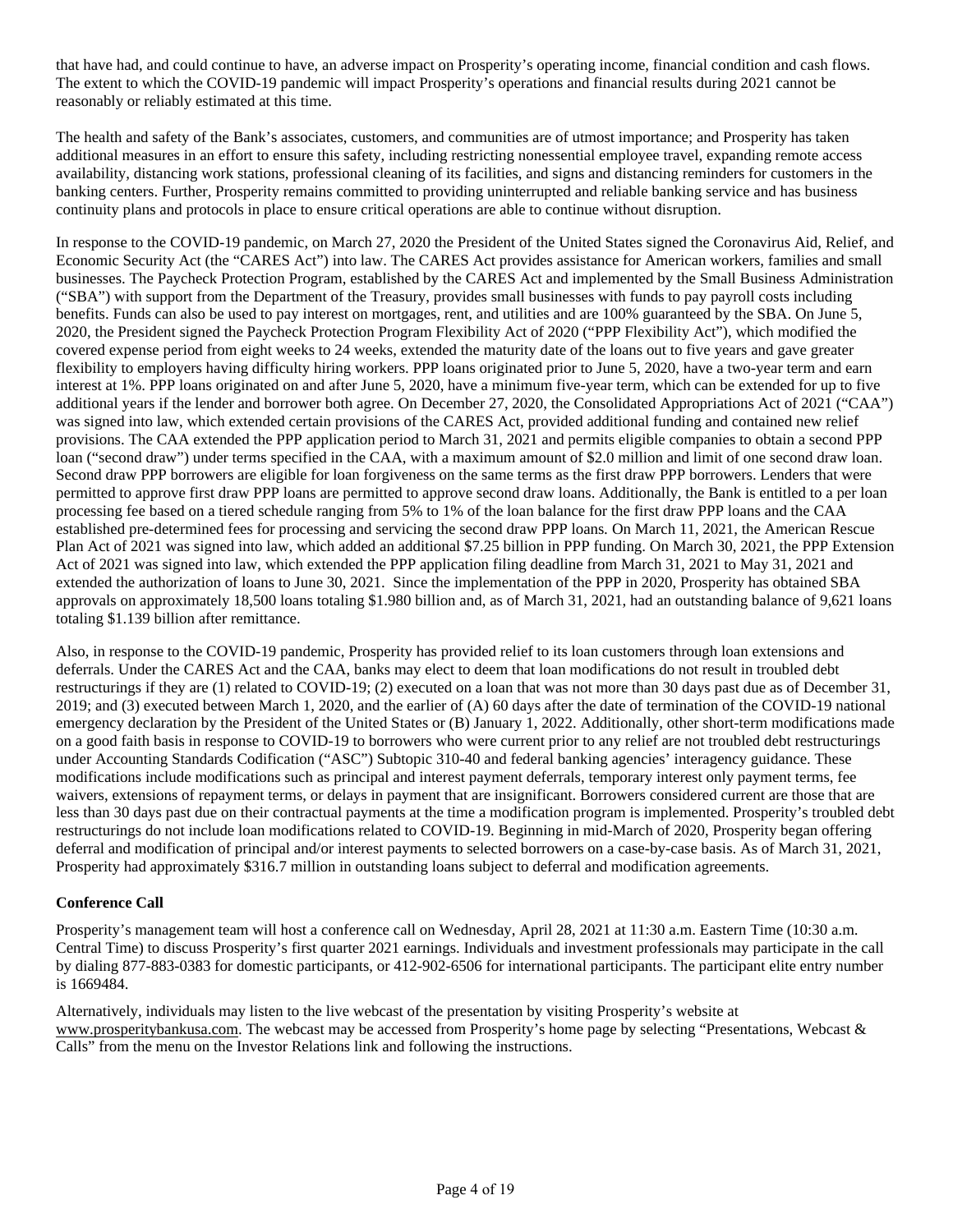## **Non-GAAP Financial Measures**

Prosperity's management uses certain non-GAAP financial measures to evaluate its performance. Specifically, Prosperity reviews diluted earnings per share excluding merger related expenses, net of tax, and net operating loss ("NOL") tax benefit; return on average assets excluding merger related expenses, net of tax, and NOL tax benefit; return on average common equity excluding merger related expenses, net of tax, and NOL tax benefit; return on average tangible common equity; return on average tangible common equity excluding merger related expenses, net of tax, and NOL tax benefit; tangible book value per share; the tangible equity to tangible assets ratio; allowance for credit losses to total loans excluding Warehouse Purchase Program and PPP loans; the efficiency ratio, excluding net gains and losses on the sale or write down of assets and securities; and the efficiency ratio, excluding net gains and losses on the sale or write down of assets and securities and merger related expenses, for internal planning and forecasting purposes. Prosperity believes these non-GAAP financial measures provide information useful to investors in understanding Prosperity's financial results and their presentation, together with the accompanying reconciliations, provides a more complete understanding of factors and trends affecting Prosperity's business and allows investors to view performance in a manner similar to management, the entire financial services sector, bank stock analysts and bank regulators. Further, Prosperity believes that these non-GAAP financial measures provide useful information by excluding certain items that may not be indicative of its core operating earnings and business outlook. These non-GAAP financial measures should not be considered a substitute for, nor of greater importance than, GAAP basis financial measures and results; Prosperity strongly encourages investors to review its consolidated financial statements in their entirety and not to rely on any single financial measure. Because non-GAAP financial measures are not standardized, it may not be possible to compare these financial measures with other companies' non-GAAP financial measures having the same or similar names. Please refer to the "Notes to Selected Financial Data" at the end of this Earnings Release for a reconciliation of these non-GAAP financial measures to the nearest respective GAAP financial measures.

## **Prosperity Bancshares, Inc. ®**

As of March 31, 2021, Prosperity Bancshares, Inc.® is a \$35.558 billion Houston, Texas based regional financial holding company providing personal banking services and investments to consumers and businesses throughout Texas and Oklahoma. Founded in 1983, Prosperity believes in a community banking philosophy, taking care of customers, businesses and communities in the areas it serves by providing financial solutions to simplify everyday financial needs. In addition to offering traditional deposit and loan products, Prosperity offers digital banking solutions, credit and debit cards, mortgage services, retail brokerage services, trust and wealth management, and treasury management.

As of March 31, 2021, Prosperity operated 275 full-service banking locations: 65 in the Houston area, including The Woodlands; 30 in the South Texas area including Corpus Christi and Victoria; 65 in the Dallas/Fort Worth area; 22 in the East Texas area; 29 in the Central Texas area including Austin and San Antonio; 34 in the West Texas area including Lubbock, Midland-Odessa and Abilene; 16 in the Bryan/College Station area; 6 in the Central Oklahoma area; 8 in the Tulsa, Oklahoma area.

## **Cautionary Notes on Forward-Looking Statements**

"Safe Harbor" Statement under the Private Securities Litigation Reform Act of 1995: This release contains, and the remarks by Prosperity's management on the conference call may contain, forward-looking statements within the meaning of the federal securities laws, including Section 27A of the Securities Act of 1933, as amended, and Section 21E of the Securities Exchange Act of 1934, as amended. Forward-looking statements are typically, but not exclusively, identified by the use in the statements of words or phrases such as "aim," "anticipate," "estimate," "expect," "goal," "guidance," "intend," "is anticipated," "is expected," "is intended," "objective," "plan," "projected," "projection," "will affect," "will be," "will continue," "will decrease," "will grow," "will impact," "will increase," "will incur," "will reduce," "will remain," "will result," "would be," variations of such words or phrases (including where the word "could," "may," or "would" is used rather than the word "will" in a phrase) and similar words and phrases indicating that the statement addresses some future result, occurrence, plan or objective. Forward-looking statements include all statements other than statements of historical fact, including forecasts or trends, and are based on current expectations, assumptions, estimates and projections about Prosperity Bancshares and its subsidiaries. These forward-looking statements may include information about Prosperity's possible or assumed future economic performance or future results of operations, including future revenues, income, expenses, provision for loan losses, provision for taxes, effective tax rate, earnings per share and cash flows and Prosperity's future capital expenditures and dividends, future financial condition and changes therein, including changes in Prosperity's loan portfolio and allowance for loan losses, future capital structure or changes therein, as well as the plans and objectives of management for Prosperity's future operations, future or proposed acquisitions, the future or expected effect of acquisitions on Prosperity's operations, results of operations, financial condition, and future economic performance, statements about the anticipated benefits of the proposed transaction, and statements about the assumptions underlying any such statement, as well as expectations regarding the effects of the COVID-19 pandemic on Prosperity's operating income, financial condition and cash flows. These forward-looking statements are not guarantees of future performance and are subject to risks and uncertainties, many of which are outside of Prosperity's control, which may cause actual results to differ materially from those expressed or implied by the forward-looking statements. These risks and uncertainties include but are not limited to whether Prosperity can: successfully identify acquisition targets and integrate the businesses of acquired companies and banks, including LegacyTexas Financial Group and LegacyTexas Bank (collectively "LegacyTexas"); continue to sustain its current internal growth rate or total growth rate; provide products and services that appeal to its customers; continue to have access to debt and equity capital markets; and achieve its sales objectives. Other risks include, but are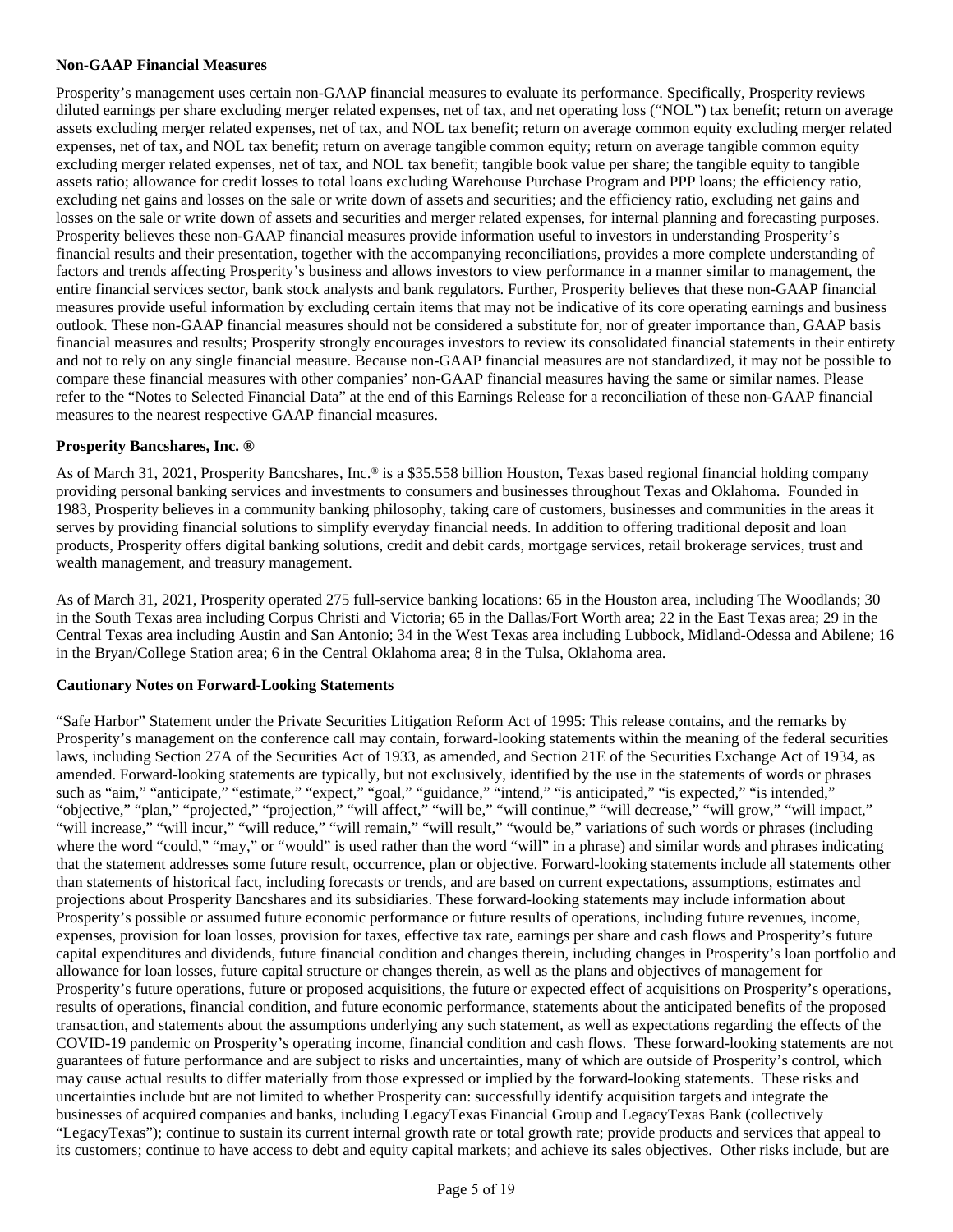not limited to: the possibility that credit quality could deteriorate; actions of competitors; changes in laws and regulations (including changes in governmental interpretations of regulations and changes in accounting standards); the possibility that the anticipated benefits of an acquisition transaction, including the LegacyTexas transaction, are not realized when expected or at all, including as a result of the impact of, or problems arising from, the integration of two companies or as a result of the strength of the economy and competitive factors generally; a deterioration or downgrade in the credit quality and credit agency ratings of the securities in Prosperity's securities portfolio; customer and consumer demand, including customer and consumer response to marketing; effectiveness of spending, investments or programs; fluctuations in the cost and availability of supply chain resources; economic conditions, including currency rate, interest rate and commodity price fluctuations; the effect, impact, potential duration or other implications of the COVID-19 pandemic; and weather. These and various other factors are discussed in Prosperity Bancshares' Annual Report on Form 10-K for the year ended December 31, 2020 and other reports and statements Prosperity Bancshares has filed with the Securities and Exchange Commission ("SEC"). Copies of the SEC filings for Prosperity Bancshares may be downloaded from the Internet at no charge from [http://www.prosperitybankusa.com.](http://www.prosperitybankusa.com/)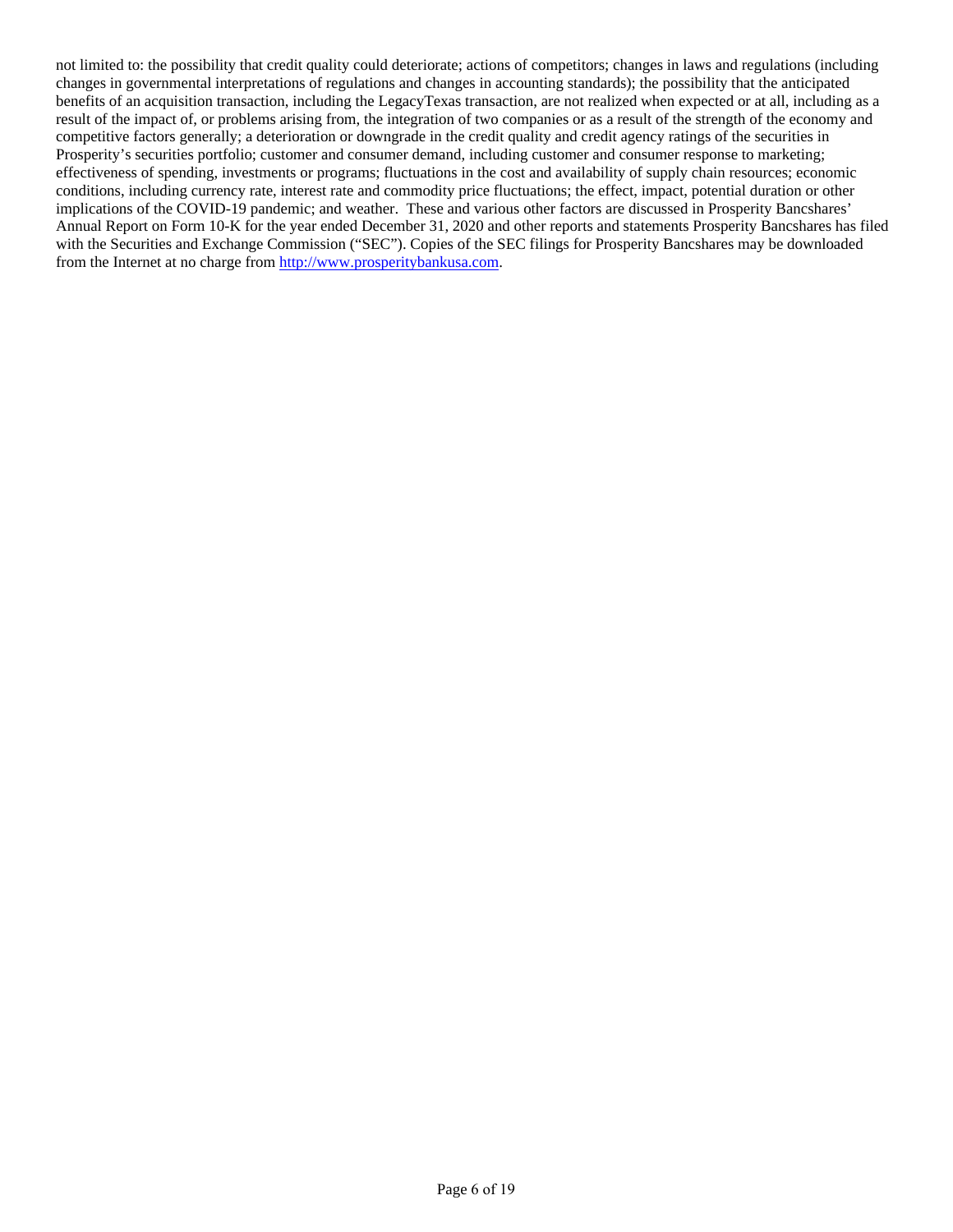Navasota Park Cities Tomball Grant New Waverly **Example 28 The Plano Houston Area Houston Area** Waller Waller **House Area** Waller Kermit Highway Rock Prairie **Rock Plano-West** Plano-West **Houston Houston** West Columbia Parkway Southwest Parkway **Preston Forest** Perston Forest Aldine Wharton Whatron Cover Point Wharton Perston Parker Alief Aldine Winnie

Smithville Jacksboro **Katy** Portland Harvard Thorndale Same Mesquite Rockport Cinco Ranch Rockport Rockport Memorial

# **Dallas/Fort Worth Area** Sanger **Dallas** Waxahachie

Addison **East Texas Area Abilene** Owasso Allen Athens **Other Houston Area** Antilley Road Camp Wisdom Canton Canton Canton Angleton Angleton Cypress Street<br>Carrollton Carthage By City Bay City Street Carrollton Carthage Carrollton Carrollton Carrollton Carrollton Carrollton Carrollton Carrollton Carrollton Carrollton Carrollton Carrollton Carrollton Carrollton Carrollton Carrollton Carrollton Carrollton Carrollton Carr Cedar Hill Corsicana Beaumont Mockingbird Coppell Crockett Cleveland East Plano Eustace East Bernard **Lubbock** Euless Gilmer El Campo 4th Street Frisco Grapeland Dayton 66th Street Frisco Gaylord Gun Barrel City Galveston Barrel Schutz Gaylord 82nd Street<br>Frisco Warren Backsonville Groves Groves 86th Street Frisco Warren Jacksonville Groves 86th Street

Wellborn Road Preston Royal Bellaire Wirt **Locations Central Texas Area 1988 - Richardson Clear Lake 1988 - South Texas Area - Brownfield Austin 1988 - Brownwood Proven<br>Martin 2008 - Austin 2009 - Richardson-West 1998 - Copperfield 1999 - Copperfield 2007 - Coppus Christi 2** Oak Hill West Allen Gessner Littlefield Research Blvd Westmoreland Gladebrook **Victoria** Merkel

Bastrop Medical Center Medical Center Canyon Lake Medical Center Medical Center Medical Center Memorial Drive **Dripping Springs City** Renaissance Square Pasadena Pasadena Alice Alice Alice **Oklahoma City**<br>
Recan Grove Aransas Pass 23<sup>rd</sup> Street Elgin **Elgin** Roanoke Roanoke Pecan Grove Aransas Pass 23<sup>rd</sup> Street Flatonia Stockyards Pin Oak Beeville Expressway

Runaway Bay Taft S. Harvard

**Blooming Grove** 

**Bryan/College Station Area** Frisco-West **Frisco-West** Kerens Hempstead Hempstead 98<sup>th</sup> Street 98<sup>th</sup> Street Bryan Hitchcock **Frisco-West** Carland Longview Hitchcock Avenue Q Bryan Garland Garland Longview Hitchcock Hitchcock Avenue Q Bryan-29<sup>th</sup> Street **Street** Grapevine Grapevine Mount Vernon Liberty **Liberty** Mount Vernon Liberty Bryan-East Grapevine Main Palestine Magnolia Texas Tech Student Union Bryan-North Magnolia Parkway<br>Caldwell 1988 (Caldwell 1988) (Caldwell 1988) (Caldwell 1988) (Caldwell 1988) (Caldwell 1988) (Caldwell 1988)<br>Caldwell 1989 (Caldwell 1988) (Caldwell 1988) (Caldwell 1988) (Caldwell 1988) (Cald Caldwell Lake Highlands Seven Points Mont Belvieu **Midland** College Station **McKinney** McKinney **Teague** Teague Nederland Nederland Wadley Crescent Point McKinney Eldorado Tyler-Beckham Needville Needville Wall Street<br>
Hearne McKinney Redbud Tyler-South Broadway Rosenberg<br>
McKinney Redbud Tyler-South Broadway Rosenberg Hearne McKinney Redbud Tyler-South Broadway Rosenberg<br>
Huntsville North Carrolton Tvler-University Shadow Creek<br>
Shadow Creek Huntsville North Carrolton Tyler-University Shadow Creek **Odessa** Madisonville Oak Cliff Winnsboro Spring Grandview

Red Oak Big Spring Beltway Big Spring and Big Spring and Big Spring and Big Spring and Big Spring and Big Spring Westlake Wylie Grand Parkway Victoria Main Plainview Heights Victoria-Navarro San Angelo **Other Central Texas Area <b>Fort Worth Fort Worth** Highway 6 West Victoria-North Slaton Slaton Shaton City **Fort Worth** Slaton City **Example 2** United York Victoria Salem Shyder **Locations Example 3** Haltom City **Little York Little York** Victoria Salem Snyder Georgetown River Oaks Colony Creek I-240 Gruene **Other Dallas/Fort Worth Area** Sugar Land Cuero Cuero Memorial Memorial Cuero Memorial Cuero Memorial Cuero Memorial Cuero Memorial Cuero Memorial SW Medical Center Edna **Memorial** SW Medical Center Edna **Memorial Locations** SW Medical Center Edna <br>Arlington Coliad Center Coliad Center Coliad Coliad Lexington **Contract Constant Azle** Constant The Plaza **Constant Constant Constant Constant Constant Constant Constant Constant Constant Constant Constant Constant Constant Constant Constant Constant Constant Constant Const** New Braunfels Ennis Uptown Hallettsville Edmond Pleasanton Flower Mound Waugh Drive Kingsville Kingsville Norman Round Rock Gainesville **Gainesville** Westheimer Westheimer Mathis San Antonio Glen Rose West University Padre Island **Tulsa Area** Schulenburg Granbury Woodcreek Palacios **Tulsa** Seguin Grand Prairie Port Lavaca Garnett

Weimar Muenster Muenster Katy-Spring Green Sinton Sheridan Sheridan

**Dallas** Waxahachie The Woodlands-College Park Yorktown Yale 14th Street Plano Weatherford The Woodlands-I-45

**Austin** Richardson-West Copperfield **Corpus Christi** Brownwood Allandale Rosewood Court Cypress Calallen Cisco Cedar Park The Colony Downtown Carmel Comanche Congress Tollroad Eastex Northwest Early Lakeway Trinity Mills Fairfield Saratoga Floydada Liberty Hill Turtle Creek First Colony Timbergate Gorman Northland West 15th Plano Fry Road Water Street Levelland

## Canyon Lake **The Canyon Lake Canyon Lake Canyon Lake Canyon Lake Canyon Lake Canyon Lake Canyon Lake Canyon Lake Canyon Lake Canyon Lake Canyon Lake Canyon Lake Canyon Lake Canyon Lake Canyon Lake Canyon Lake Canyon Lake C**

## Tower Point **Prestice Prestial Prestial Prestial Prestial Prestial Prestial Prestial Prestial Prestial Prestial Prestial Prestial Prestial Prestial Prestial Prestial Prestial Prestial Prestial Prestial Prestial Prestial Pr**

Dime Box Museum Place Northside **Locations Central Oklahoma Area**

## La Grange Arlington Tanglewood Goliad **Other Central Oklahoma Area**

Abrams Centre **Other Tulsa Area Locations**<br>Addison **Centre Centre East Texas Area Constants Abraham Abraham Abraham Abraham Abraham Abraham Abraham Owasso** 

- - -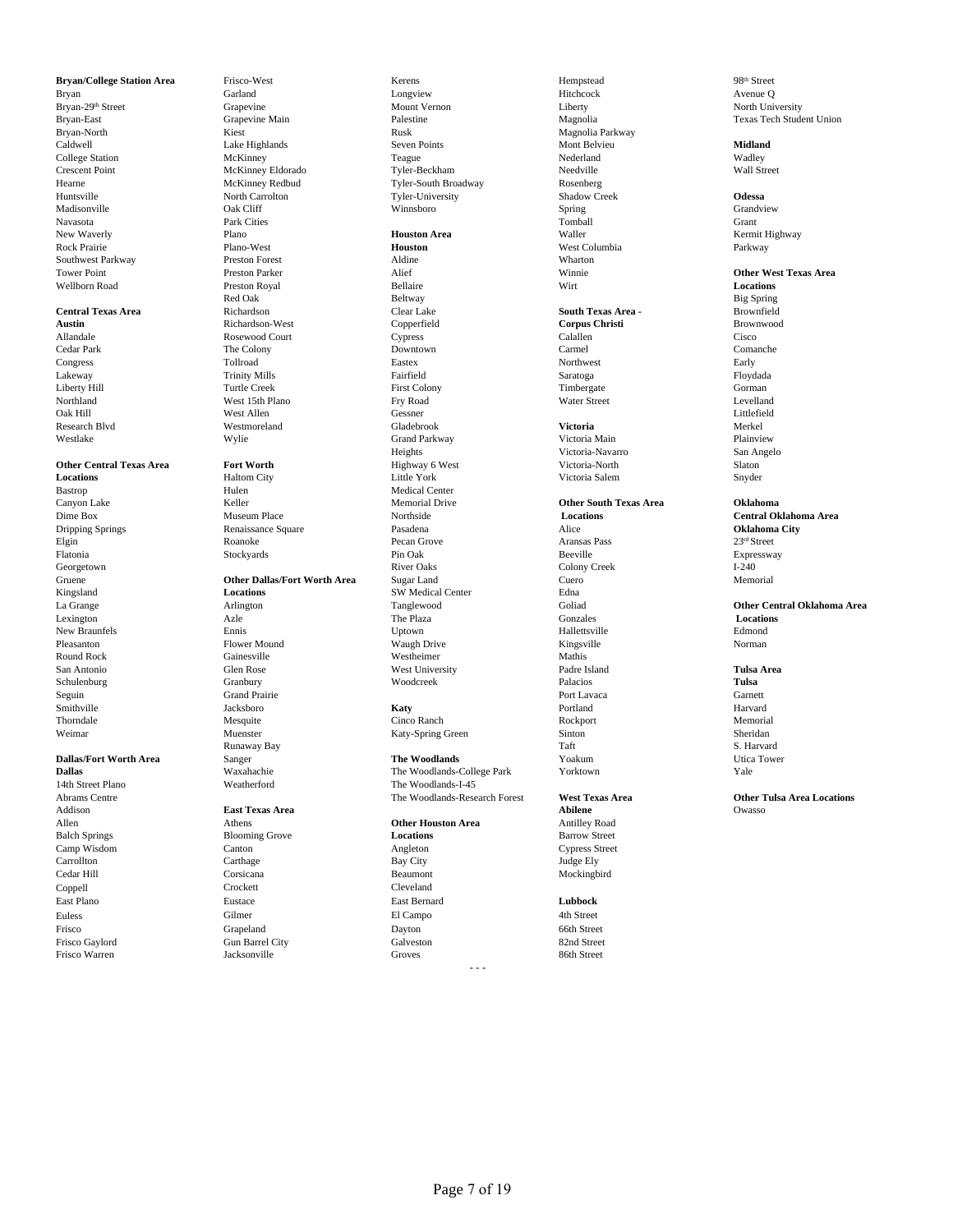|                                                  | Mar 31, 2021           | Dec 31, 2020 | Sep 30, 2020 | Jun 30, 2020           | Mar 31, 2020           |
|--------------------------------------------------|------------------------|--------------|--------------|------------------------|------------------------|
| <b>Balance Sheet Data (at period end)</b>        |                        |              |              |                        |                        |
| Loans held for sale                              | $\mathbb{S}$<br>20,991 | \$<br>46,777 | \$<br>51,694 | $\mathbb{S}$<br>39,516 | $\mathbb{S}$<br>65,035 |
| Loans held for investment                        | 17,345,506             | 17,357,788   | 18,013,333   | 18,428,474             | 17,348,398             |
| Loans held for investment - Warehouse Purchase   |                        |              |              |                        |                        |
| Program                                          | 2,272,389              | 2,842,379    | 2,730,614    | 2,557,183              | 1,713,762              |
| <b>Total loans</b>                               | 19,638,886             | 20,246,944   | 20,795,641   | 21,025,173             | 19,127,195             |
|                                                  |                        |              |              |                        |                        |
| Investment securities <sup>(A)</sup>             | 10,088,002             | 8,542,820    | 7,431,495    | 7,717,586              | 8,295,495              |
| Federal funds sold                               | 8,986                  | 553          | 56,469       | 568                    | 676                    |
| Allowance for credit losses                      | (307, 210)             | (316,068)    | (323, 635)   | (324, 205)             | (327, 206)             |
| Cash and due from banks                          | 1,947,235              | 1,342,996    | 1,031,193    | 332,873                | 381,458                |
| Goodwill                                         | 3,231,636              | 3,231,636    | 3,231,692    | 3,231,964              | 3,223,144              |
| Core deposit intangibles, net                    | 70,304                 | 73,235       | 76,478       | 79,748                 | 83,041                 |
| Other real estate owned                          | 462                    | 10,593       | 11,548       | 6,160                  | 5,452                  |
| Fixed assets, net                                | 326,970                | 323,572      | 325,994      | 324,975                | 327,293                |
| Other assets                                     | 553,147                | 602,994      | 560,724      | 571,807                | 626,951                |
| Total assets                                     | 35,558,418<br>\$       | \$34,059,275 | \$33,197,599 | \$32,966,649           | \$31,743,499           |
|                                                  |                        |              |              |                        |                        |
| Noninterest-bearing deposits                     | 9,820,445<br>\$        | \$9,151,233  | \$8,998,328  | \$9,040,257            | \$7,461,323            |
| Interest-bearing deposits                        | 18,942,660             | 18,209,259   | 17,460,878   | 17,112,431             | 16,365,034             |
| Total deposits                                   | 28,763,105             | 27,360,492   | 26,459,206   | 26,152,688             | 23,826,357             |
| Other borrowings                                 |                        |              | 2,570        | 103,131                | 1,338,429              |
| Securities sold under repurchase agreements      | 377,106                | 389,583      | 380,274      | 365,335                | 344,695                |
| Subordinated notes                               |                        |              | 125,146      | 125,365                | 125,585                |
| Allowance for credit losses on off-balance sheet |                        |              |              |                        |                        |
| credit exposures                                 | 29,947                 | 29,947       | 29,947       | 29,947                 | 29,947                 |
| Other liabilities                                | 166,414                | 148,584      | 165,579      | 242,061                | 222,912                |
| <b>Total liabilities</b>                         | 29,336,572             | 27,928,606   | 27,162,722   | 27,018,527             | 25,887,925             |
| Shareholders' equity $^{(B)}$                    | 6,221,846              | 6,130,669    | 6,034,877    | 5,948,122              | 5,855,574              |
| Total liabilities and equity                     | \$ 35,558,418          | \$34,059,275 | \$33,197,599 | \$32,966,649           | \$31,743,499           |

**(A) Includes \$970, \$974, \$(442), \$(1,767) and \$(3,421) in unrealized gains (losses) on available for sale securities for the quarterly periods ended March 31, 2021, December 31, 2020, September 30, 2020, June 30, 2020 and March 31, 2020, respectively.**

**(B) Includes \$766, \$770, \$(349), \$(1,396) and \$(2,703) in after-tax unrealized gains (losses) on available for sale securities for the quarterly periods ended March 31, 2021, December 31, 2020, September 30, 2020, June 30, 2020 and March 31, 2020, respectively.**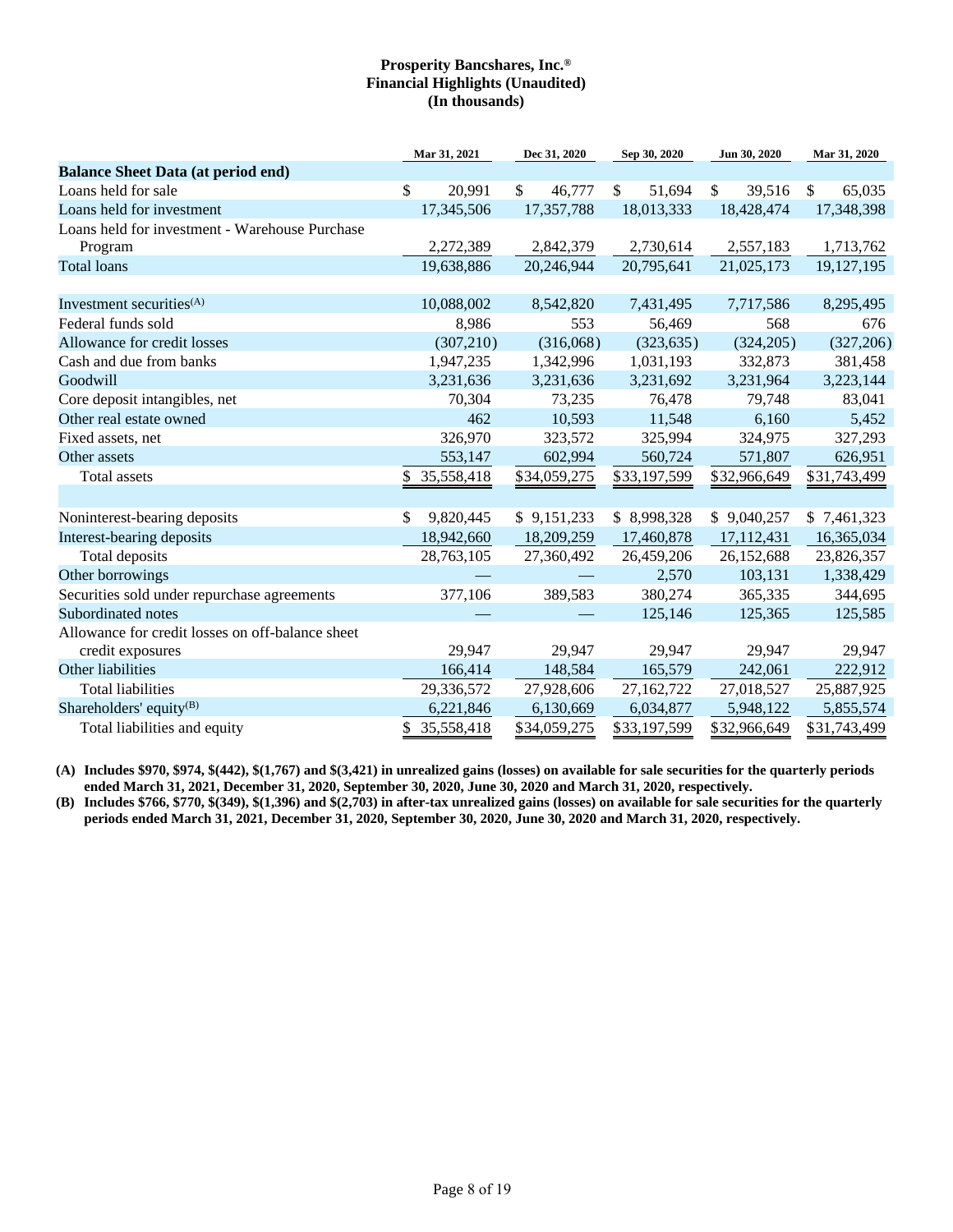|                                                            |               |               | <b>Three Months Ended</b> |                  |               |
|------------------------------------------------------------|---------------|---------------|---------------------------|------------------|---------------|
|                                                            | Mar 31, 2021  | Dec 31, 2020  | Sep 30, 2020              | Jun 30, 2020     | Mar 31, 2020  |
| <b>Income Statement Data</b>                               |               |               |                           |                  |               |
| Interest income:                                           |               |               |                           |                  |               |
| Loans                                                      | \$<br>233,075 | \$<br>241,625 | \$<br>244,255             | \$<br>242,772    | \$<br>247,243 |
| Securities <sup>(C)</sup>                                  | 38,677        | 36,721        | 38,033                    | 43,776           | 48,282        |
| Federal funds sold and other earning assets                | 351           | 301           | 144                       | 45               | 713           |
| Total interest income                                      | 272,103       | 278,647       | 282,432                   | 286,593          | 296,238       |
| Interest expense:                                          |               |               |                           |                  |               |
| Deposits                                                   | 17,362        | 19,757        | 22,458                    | 25,269           | 35.018        |
| Other borrowings                                           |               | 33            | 52                        | 533              | 2,932         |
| Securities sold under repurchase agreements                | 159           | 224           | 309                       | 337              | 757           |
| Subordinated notes and trust preferred                     |               | 999           | 1,500                     | 1.499            | 1,500         |
| Total interest expense                                     | 17,521        | 21,013        | 24,319                    | 27,638           | 40,207        |
| Net interest income                                        | 254,582       | 257,634       | 258,113                   | 258,955          | 256,031       |
| Provision for credit losses                                |               |               | 10,000                    | 10,000           |               |
| Net interest income after provision for credit losses      | 254,582       | 257,634       | 248,113                   | 248,955          | 256.031       |
| Noninterest income:                                        |               |               |                           |                  |               |
| Nonsufficient funds (NSF) fees                             | 6,687         | 8,051         | 7,156                     | 5,645            | 9,443         |
| Credit card, debit card and ATM card income                | 8,031         | 8,193         | 8,315                     | 7,263            | 7,474         |
| Service charges on deposit accounts                        | 5,978         | 6,046         | 5,920                     | 5,790            | 6,104         |
| Trust income                                               | 2,837         | 2,192         | 2,502                     | 2,242            | 2,662         |
| Mortgage income                                            | 3,307         | 3,989         | 2,958                     | 1,820            | 2,010         |
| Brokerage income                                           | 711           | 642           | 628                       | 584              | 650           |
| Bank owned life insurance income                           | 1,292         | 1,252         | 1,449                     | 1,508            | 1,545         |
| Net (loss) on sale or write-down of assets                 | (79)          | (675)         | (528)                     | (3,945)          | (385)         |
| Other noninterest income                                   | 5,244         | 6,857         | 6,524                     | 4,768            | 4,885         |
| Total noninterest income                                   | 34,008        | 36,547        | 34,924                    | 25,675           | 34,388        |
| Noninterest expense:                                       |               |               |                           |                  |               |
| Salaries and benefits                                      | 80,037        | 77,809        | 75,068                    | 79,109           | 77,282        |
| Net occupancy and equipment                                | 7.833         | 8,223         | 8,644                     | 9,190            | 8,980         |
| Credit and debit card, data processing and software        |               |               |                           |                  |               |
| amortization                                               | 8,233         | 8,442         | 8,776                     | 11.690           | 11,421        |
| Regulatory assessments and FDIC insurance                  | 2,670         | 2,670         | 2,512                     | 2,601            | 2,078         |
| Core deposit intangibles amortization                      | 2,931         | 3,243         | 3,270                     | 3,293            | 3,363         |
| Depreciation                                               | 4,540         | 4,261         | 4,605                     | 4,598            | 4,768         |
| Communications                                             | 2,899         | 2,931         | 3,027                     | 3,324            | 3,195         |
| Other real estate expense                                  | 244           | 279           | 258                       | 40               | 46            |
| Net (gain) loss on sale or write-down of other real estate | (887)         |               | (137)                     | $\overline{4}$   |               |
| Merger related expenses                                    |               | (195)         |                           | 7,474            | (130)<br>544  |
|                                                            | 10,576        | 12,542        |                           | 13,045           | 13,194        |
| Other noninterest expense                                  | 119,076       | 120,205       | 11,896<br>117,919         | 134,368          | 124,741       |
| Total noninterest expense                                  |               |               |                           |                  | 165,678       |
| Income before income taxes<br>Provision for income taxes   | 169,514       | 173,976       | 165,118                   | 140,262<br>9,361 |               |
|                                                            | 36,205        | 36,885        | 35,054                    |                  | 34,830        |
| Net income available to common shareholders                | \$<br>133,309 | \$<br>137,091 | \$<br>130,064             | \$<br>130,901    | \$<br>130,848 |

**(C) Interest income on securities was reduced by net premium amortization of \$12,844, \$11,509, \$10,089, \$9,224 and \$8,005 for the threemonth periods ended March 31, 2021, December 31, 2020, September 30, 2020, June 30, 2020 and March 31, 2020, respectively.**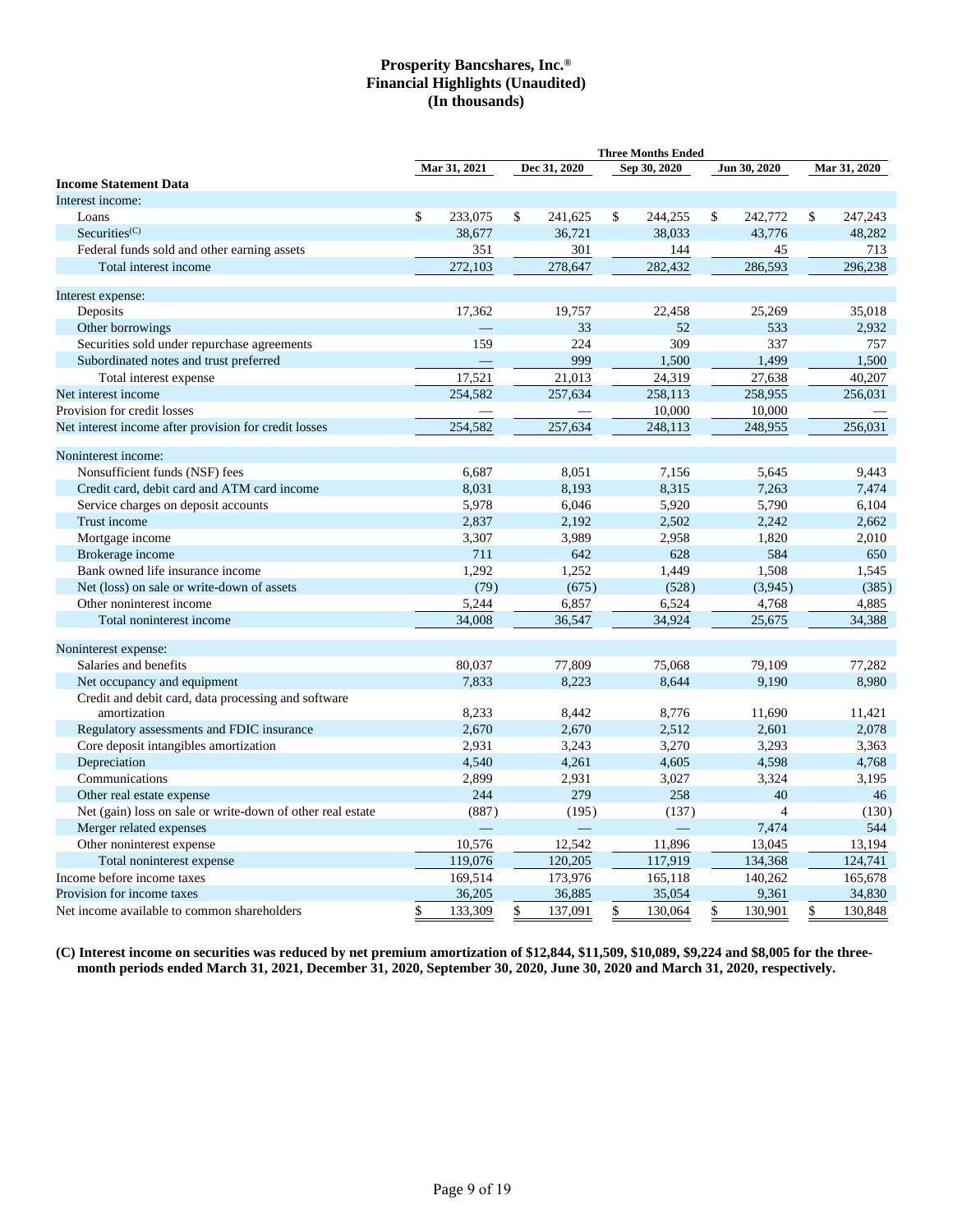## **Prosperity Bancshares, Inc. ® Financial Highlights (Unaudited) (Dollars and share amounts in thousands, except per share data and market prices)**

|                                                                        |                    |              |               |                    | <b>Three Months Ended</b> |               |                          |                          |
|------------------------------------------------------------------------|--------------------|--------------|---------------|--------------------|---------------------------|---------------|--------------------------|--------------------------|
|                                                                        |                    | Mar 31, 2021 | Dec 31, 2020  |                    | Sep 30, 2020              | Jun 30, 2020  |                          | Mar 31, 2020             |
| <b>Profitability</b>                                                   |                    |              |               |                    |                           |               |                          |                          |
| Net income $(D)$ (E)                                                   | \$                 | 133,309      | \$<br>137,091 | \$                 | 130,064                   | \$            | 130,901                  | \$<br>130,848            |
| Basic earnings per share                                               | \$                 | 1.44         | \$<br>1.48    | $\mathbb{S}$       | 1.40                      | \$            | 1.41                     | \$<br>1.39               |
| Diluted earnings per share                                             | $\mathbf{\hat{S}}$ | 1.44         | \$<br>1.48    | $\mathbf{\hat{S}}$ | 1.40                      | $\mathsf{\$}$ | 1.41                     | \$<br>1.39               |
| Return on average assets (F)                                           |                    | 1.54%        | 1.63%         |                    | 1.58%                     |               | $1.61\%$ <sup>(J)</sup>  | $1.67\%$ <sup>(J)</sup>  |
| Return on average common equity $(F)$                                  |                    | 8.60%        | 8.98%         |                    | 8.64%                     |               | $8.84\%$ <sup>(J)</sup>  | $8.86\%$ <sup>(J)</sup>  |
| Return on average tangible common equity (F)(G)                        |                    | 18.43%       | 19.57%        |                    | 19.19%                    |               | $19.98\%$ <sup>(J)</sup> | $20.16\%$ <sup>(J)</sup> |
| Tax equivalent net interest margin (D) (E) (H)                         |                    | 3.41%        | 3.49%         |                    | 3.57%                     |               | 3.69%                    | 3.81%                    |
| Efficiency ratio $(G)$ (I)                                             |                    | 41.25%       | 40.77%        |                    | 40.17%                    |               | $46.56\%$ <sup>(K)</sup> | 42.90% (K)               |
| <b>Liquidity and Capital Ratios</b>                                    |                    |              |               |                    |                           |               |                          |                          |
| Equity to assets                                                       |                    | 17.50%       | 18.00%        |                    | 18.18%                    |               | 18.04%                   | 18.45%                   |
| Common equity tier 1 capital                                           |                    | 14.60%       | 13.74%        |                    | 13.17%                    |               | 12.29%                   | 12.27%                   |
| Tier 1 risk-based capital                                              |                    | 14.60%       | 13.74%        |                    | 13.17%                    |               | 12.29%                   | 12.27%                   |
| Total risk-based capital                                               |                    | 15.07%       | 14.23%        |                    | 14.28%                    |               | 13.36%                   | 12.81%                   |
| Tier 1 leverage capital                                                |                    | 9.68%        | 9.67%         |                    | 9.57%                     |               | 9.41%                    | 9.49%                    |
| Period end tangible equity to period end tangible assets (G)           |                    | 9.05%        | 9.19%         |                    | 9.12%                     |               | 8.89%                    | 8.96%                    |
| <b>Other Data</b>                                                      |                    |              |               |                    |                           |               |                          |                          |
| Weighted-average shares used in computing earnings per<br>common share |                    |              |               |                    |                           |               |                          |                          |
| <b>Basic</b>                                                           |                    | 92,854       | 92,559        |                    | 92,656                    |               | 92,658                   | 94,371                   |
| Diluted                                                                |                    | 92,854       | 92,559        |                    | 92,656                    |               | 92,658                   | 94,371                   |
| Period end shares outstanding                                          |                    | 92,929       | 92,571        |                    | 92,562                    |               | 92,660                   | 92,652                   |
| Cash dividends paid per common share                                   | \$                 | 0.49         | \$<br>0.49    | \$                 | 0.46                      | \$            | 0.46                     | \$<br>0.46               |
| Book value per common share                                            | \$                 | 66.95        | \$<br>66.23   | \$                 | 65.20                     | $\mathsf{\$}$ | 64.19                    | \$<br>63.20              |
| Tangible book value per common share (G)                               | \$                 | 31.42        | \$<br>30.53   | \$                 | 29.46                     | \$            | 28.45                    | \$<br>27.52              |
| <b>Common Stock Market Price</b>                                       |                    |              |               |                    |                           |               |                          |                          |
| High                                                                   | \$                 | 83.02        | \$<br>70.38   | \$                 | 60.63                     | \$            | 72.95                    | \$<br>75.22              |
| Low                                                                    | \$                 | 66.45        | \$<br>50.43   | \$                 | 48.80                     | \$            | 43.68                    | \$<br>42.02              |
| Period end closing price                                               | $\mathsf{\$}$      | 76.16        | \$<br>69.36   | \$                 | 51.83                     | $\mathsf{\$}$ | 59.38                    | \$<br>48.25              |
| Employees – FTE (excluding overtime)                                   |                    | 3,724        | 3,756         |                    | 3,716                     |               | 3,793                    | 3,801                    |
| Number of banking centers                                              |                    | 275          | 275           |                    | 275                       |               | 275                      | 285                      |

**(D) Includes purchase accounting adjustments for the periods presented as follows:**

|                                    |              | <b>Three Months Ended</b> |              |                     |              |  |  |  |  |  |  |  |
|------------------------------------|--------------|---------------------------|--------------|---------------------|--------------|--|--|--|--|--|--|--|
|                                    | Mar 31, 2021 | Dec 31, 2020              | Sep 30, 2020 | <b>Jun 30, 2020</b> | Mar 31, 2020 |  |  |  |  |  |  |  |
| Loan discount accretion            |              |                           |              |                     |              |  |  |  |  |  |  |  |
| <b>ASC 310-20</b>                  | \$13,314     | \$13,514                  | \$16,729     | \$17,999            | \$22,463     |  |  |  |  |  |  |  |
| ASC 310-30                         | \$3,027      | \$2,545                   | \$5,805      | \$6,267             | \$6,019      |  |  |  |  |  |  |  |
| <b>Securities net amortization</b> | \$111        | \$66                      | \$116        | \$203               | \$194        |  |  |  |  |  |  |  |
| <b>Time deposits amortization</b>  | \$507        | \$790                     | \$1,240      | \$1,793             | \$2,270      |  |  |  |  |  |  |  |
|                                    |              |                           |              |                     |              |  |  |  |  |  |  |  |

**(E) Using effective tax rate of 21.4%, 21.2%, 21.2%, 6.7% and 21.0% for the three-month periods ended March 31, 2021, December 31, 2020, September 30, 2020, June 30, 2020 and March 31, 2020, respectively. Net income for the second quarter of 2020 includes a tax benefit for NOL due to the CARES Act.**

**(F) Interim periods annualized.**

**(G) Refer to the "Notes to Selected Financial Data" at the end of this Earnings Release for a reconciliation of this non-GAAP financial measure to the nearest GAAP financial measure.**

**(H) Net interest margin for all periods presented is based on average balances on an actual 365 day or 366 day basis.**

**(I) Calculated by dividing total noninterest expense, excluding credit loss provisions, by net interest income plus noninterest income, excluding net gains and losses on the sale or write down of assets and securities. Additionally, taxes are not part of this calculation.**

**(J) For calculations of the annualized returns on average assets, average common equity and average tangible common equity excluding merger related expenses, net of tax, and NOL tax benefit, refer to the "Notes to Selected Financial Data" at the end of this Earnings Release for a reconciliation of this non-GAAP financial measure to the nearest GAAP financial measure.**

**(K) For calculations of the efficiency ratio excluding merger related expenses, net of tax, refer to the "Notes to Selected Financial Data" at the end of this Earnings Release for a reconciliation of this non-GAAP financial measure to the nearest GAAP financial measure.**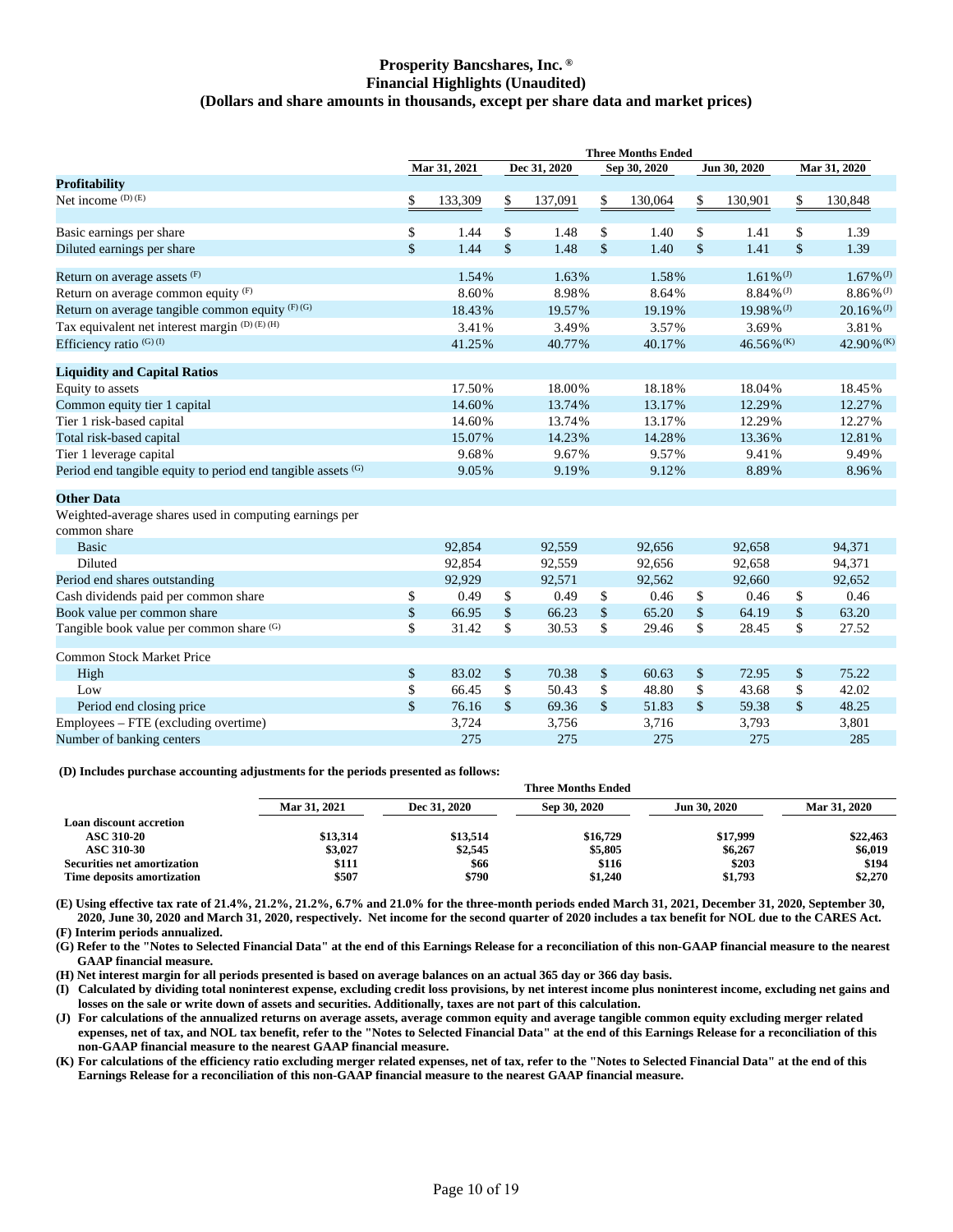| YIELD ANALYSIS                              |                                                                                                                 |              |                         |                           |                                                       | <b>Three Months Ended</b> |             |                           |                                                       |                           |             |     |
|---------------------------------------------|-----------------------------------------------------------------------------------------------------------------|--------------|-------------------------|---------------------------|-------------------------------------------------------|---------------------------|-------------|---------------------------|-------------------------------------------------------|---------------------------|-------------|-----|
|                                             |                                                                                                                 | Mar 31, 2021 |                         |                           |                                                       | Dec 31, 2020              |             |                           |                                                       | Mar 31, 2020              |             |     |
|                                             | <b>Interest</b><br>Average<br>Earned/<br>Yield/<br>Average<br><b>Interest</b><br><b>Balance</b><br>Paid<br>Rate |              | (L)                     | Average<br><b>Balance</b> | <b>Interest</b><br>Earned/<br><b>Interest</b><br>Paid | Average<br>Yield/<br>Rate | (L)         | Average<br><b>Balance</b> | <b>Interest</b><br>Earned/<br><b>Interest</b><br>Paid | Average<br>Yield/<br>Rate | (L)         |     |
| Interest-earning assets:                    |                                                                                                                 |              |                         |                           |                                                       |                           |             |                           |                                                       |                           |             |     |
| Loans held for sale                         | \$<br>33,327 \$                                                                                                 | 238          | 2.90%                   |                           | 42,856 \$<br>\$                                       |                           | 348 3.23%   |                           | \$<br>66,917 \$                                       | 623                       | 3.80%       |     |
| Loans held for investment                   | 17,279,066                                                                                                      | 213,978      | 5.02%                   |                           | 17,700,756                                            | 220,357 4.95%             |             |                           | 17,263,098                                            | 236,517                   | 5.51%       |     |
| Loans held for investment - Warehouse       |                                                                                                                 |              |                         |                           |                                                       |                           |             |                           |                                                       |                           |             |     |
| Purchase Program                            | 2,369,601                                                                                                       | 18,859       | 3.23%                   |                           | 2,603,455                                             | 20,920                    | 3.20%       |                           | 1,120,324                                             | 10,094                    | 3.62%       |     |
| <b>Total Loans</b>                          | 19,681,994                                                                                                      | 233,075      | 4.80%                   |                           | 20,347,067                                            | 241,625                   | 4.72%       |                           | 18,450,339                                            | 247,243                   | 5.39%       |     |
| Investment securities                       | 9,148,841                                                                                                       | 38,677       | $1.71\%$ (M)            |                           | 8,001,679                                             | 36,721                    | 1.83%       | (M)                       | 8,434,196                                             | 48,282                    | 2.30%       | (M) |
| Federal funds sold and other earning assets | 1,506,645                                                                                                       | 351          | 0.09%                   |                           | 1,094,487                                             | 301                       | 0.11%       |                           | 223,631                                               | 713                       | 1.28%       |     |
| Total interest-earning assets               | 30,337,480                                                                                                      | 272,103      | 3.64%                   |                           | 29,443,233                                            | 278,647                   | 3.76%       |                           | 27,108,166                                            | 296,238                   | 4.40%       |     |
| Allowance for credit losses                 | (315,590)                                                                                                       |              |                         |                           | (322, 138)                                            |                           |             |                           | (328,005)                                             |                           |             |     |
| Noninterest-earning assets                  | 4,522,470                                                                                                       |              |                         |                           | 4,569,811                                             |                           |             |                           | 4,577,251                                             |                           |             |     |
| Total assets                                | \$34,544,360                                                                                                    |              |                         |                           | \$33,690,906                                          |                           |             |                           | \$31,357,412                                          |                           |             |     |
| Interest-bearing liabilities:               |                                                                                                                 |              |                         |                           |                                                       |                           |             |                           |                                                       |                           |             |     |
| Interest-bearing demand deposits            | $$6,112,469$ \,                                                                                                 | 5,943        | 0.39%                   |                           | $$5,545,298$ \$                                       |                           | 5,301 0.38% |                           | \$4,990,386 \$                                        |                           | 7,096 0.57% |     |
| Savings and money market deposits           | 9,420,064                                                                                                       | 5,753        | 0.25%                   |                           | 9,170,179                                             | 6,985                     | 0.30%       |                           | 7,965,440                                             | 14,122                    | 0.71%       |     |
| Certificates and other time deposits        | 3,031,621                                                                                                       | 5,666        | 0.76%                   |                           | 3,047,475                                             | 7,471                     | 0.98%       |                           | 3,404,748                                             | 13,800                    | 1.63%       |     |
| Other borrowings                            |                                                                                                                 |              |                         |                           | 2,435                                                 |                           | 33 5.39%    |                           | 832,961                                               | 2,932                     | 1.42%       |     |
| Securities sold under repurchase agreements | 376,662                                                                                                         | 159          | 0.17%                   |                           | 376,779                                               | 224                       | 0.24%       |                           | 366,615                                               | 757                       | 0.83%       |     |
| Subordinated notes and trust preferred      |                                                                                                                 |              |                         |                           | 81,570                                                | 999                       | 4.87%       |                           | 125,694                                               | 1,500                     | 4.80%       |     |
| Total interest-bearing liabilities          | 18,940,816                                                                                                      | 17,521       | $0.38\%$ <sup>(N)</sup> |                           | 18,223,736                                            | 21,013                    | 0.46%       | (N)                       | 17,685,834                                            | 40,207                    | 0.91%       | (N) |
| Noninterest-bearing liabilities:            |                                                                                                                 |              |                         |                           |                                                       |                           |             |                           |                                                       |                           |             |     |
| Noninterest-bearing demand deposits         | 9,206,791                                                                                                       |              |                         |                           | 9,103,742                                             |                           |             |                           | 7,491,798                                             |                           |             |     |
| Allowance for credit losses on off-balance  |                                                                                                                 |              |                         |                           |                                                       |                           |             |                           |                                                       |                           |             |     |
| sheet credit exposures                      | 29,947                                                                                                          |              |                         |                           | 29,947                                                |                           |             |                           | 13,009                                                |                           |             |     |
| Other liabilities                           | 169,138                                                                                                         |              |                         |                           | 224,907                                               |                           |             |                           | 262,523                                               |                           |             |     |
| <b>Total liabilities</b>                    | 28,346,692                                                                                                      |              |                         |                           | 27,582,332                                            |                           |             |                           | 25,453,164                                            |                           |             |     |
| Shareholders' equity                        | 6,197,668                                                                                                       |              |                         |                           | 6,108,574                                             |                           |             |                           | 5,904,248                                             |                           |             |     |
| Total liabilities and shareholders' equity  | \$34,544,360                                                                                                    |              |                         |                           | \$33,690,906                                          |                           |             |                           | \$31,357,412                                          |                           |             |     |
| Net interest income and margin              |                                                                                                                 | \$254,582    | 3.40%                   |                           |                                                       | \$257,634                 | 3.48%       |                           |                                                       | \$256,031                 | 3.80%       |     |
| Non-GAAP to GAAP reconciliation:            |                                                                                                                 |              |                         |                           |                                                       |                           |             |                           |                                                       |                           |             |     |
| Tax equivalent adjustment                   |                                                                                                                 | 635          |                         |                           |                                                       | 664                       |             |                           |                                                       | 723                       |             |     |
| Net interest income and margin (tax         |                                                                                                                 |              |                         |                           |                                                       |                           |             |                           |                                                       |                           |             |     |
| equivalent basis)                           |                                                                                                                 | \$255,217    | 3.41%                   |                           |                                                       | \$258,298 3.49%           |             |                           |                                                       | \$256,754                 | 3.81%       |     |

**(L) Annualized and based on an actual 365 day or 366 day basis.**

**(M) Yield on securities was impacted by net premium amortization of \$12,844, \$11,509 and \$8,005 for the three-month periods ended March 31, 2021, December 31, 2020 and March 31, 2020, respectively.**

**(N) Total cost of funds, including noninterest bearing deposits, was 0.25%, 0.31% and 0.64% for the three-month periods ended March 31, 2021, December 31, 2020 and March 31, 2020, respectively.**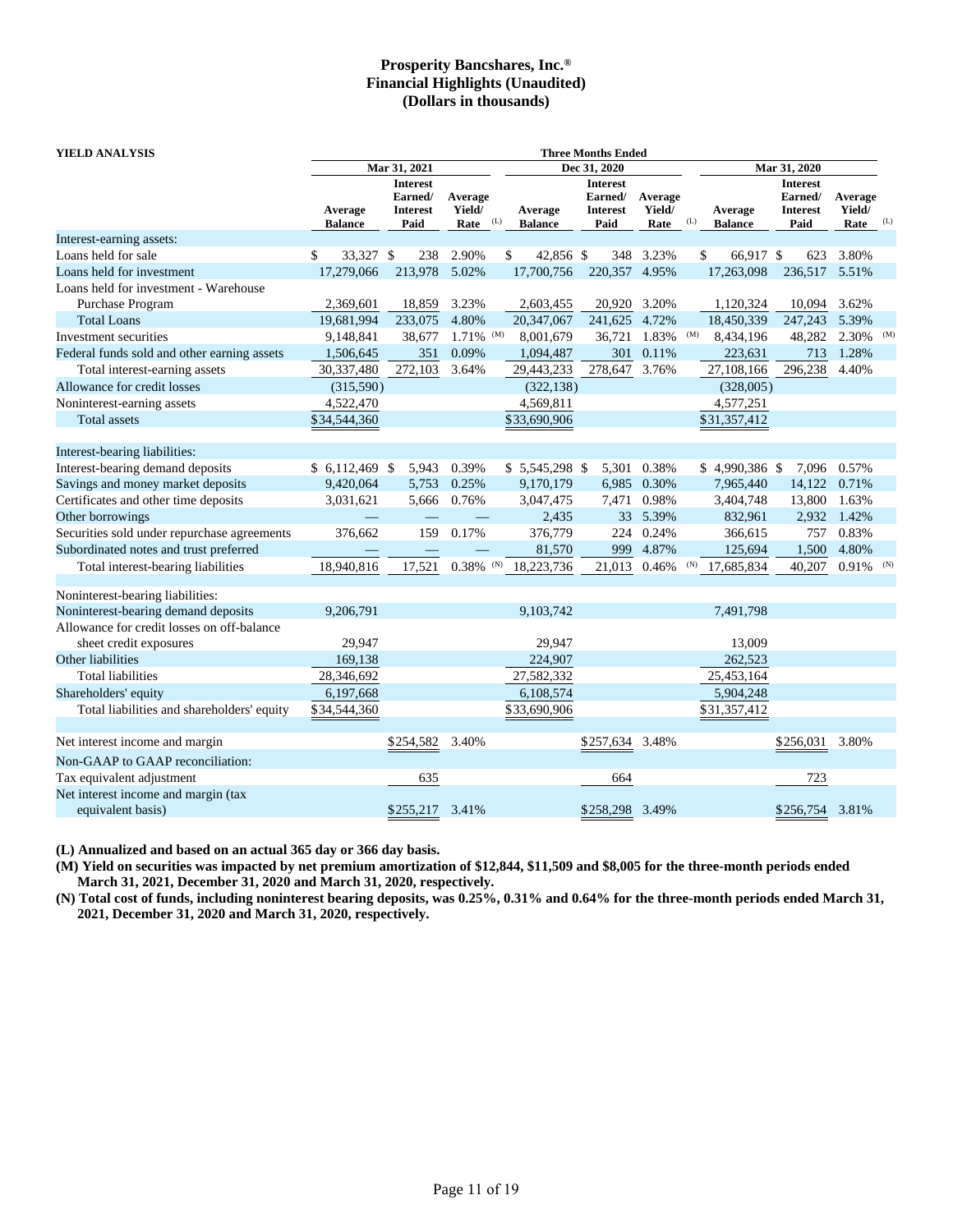|                                                |              |              | <b>Three Months Ended</b> |              |              |
|------------------------------------------------|--------------|--------------|---------------------------|--------------|--------------|
|                                                | Mar 31, 2021 | Dec 31, 2020 | Sep 30, 2020              | Jun 30, 2020 | Mar 31, 2020 |
| <b>YIELD TREND (O)</b>                         |              |              |                           |              |              |
| <b>Interest-Earning Assets:</b>                |              |              |                           |              |              |
| Loans held for sale                            | 2.90%        | 3.23%        | 3.30%                     | 3.32%        | 3.80%        |
| Loans held for investment                      | 5.02%        | 4.95%        | 4.91%                     | 5.06%        | 5.51%        |
| Loans held for investment - Warehouse Purchase |              |              |                           |              |              |
| Program                                        | 3.23%        | 3.20%        | 3.18%                     | 3.10%        | 3.62%        |
| Total loans                                    | 4.80%        | 4.72%        | 4.72%                     | 4.87%        | 5.39%        |
| Investment securities <sup>(P)</sup>           | 1.71%        | 1.83%        | 1.99%                     | 2.19%        | 2.30%        |
| Federal funds sold and other earning assets    | $0.09\%$     | 0.11%        | $0.09\%$                  | 0.10%        | 1.28%        |
| Total interest-earning assets                  | 3.64%        | 3.76%        | 3.90%                     | 4.08%        | 4.40%        |
|                                                |              |              |                           |              |              |
| <b>Interest-Bearing Liabilities:</b>           |              |              |                           |              |              |
| Interest-bearing demand deposits               | 0.39%        | 0.38%        | 0.38%                     | 0.38%        | 0.57%        |
| Savings and money market deposits              | 0.25%        | 0.30%        | 0.35%                     | 0.41%        | 0.71%        |
| Certificates and other time deposits           | 0.76%        | 0.98%        | 1.23%                     | 1.48%        | 1.63%        |
| Other borrowings                               |              | 5.39%        | 1.49%                     | $0.45\%$     | 1.42%        |
| Securities sold under repurchase agreements    | 0.17%        | 0.24%        | 0.32%                     | 0.37%        | 0.83%        |
| Subordinated notes and trust preferred         |              | 4.87%        | 4.76%                     | 4.80%        | 4.80%        |
| Total interest-bearing liabilities             | 0.38%        | 0.46%        | 0.54%                     | 0.63%        | 0.91%        |
|                                                |              |              |                           |              |              |
| Net Interest Margin                            | 3.40%        | 3.48%        | 3.56%                     | 3.68%        | 3.80%        |
| Net Interest Margin (tax equivalent)           | 3.41%        | 3.49%        | 3.57%                     | 3.69%        | 3.81%        |

**(O) Annualized and based on average balances on an actual 365 day or 366 day basis.**

**(P) Yield on securities was impacted by net premium amortization of \$12,844, \$11,509, \$10,089, \$9,224 and \$8,005 for the three-month periods ended March 31, 2021, December 31, 2020, September 30, 2020, June 30, 2020 and March 31, 2020, respectively.**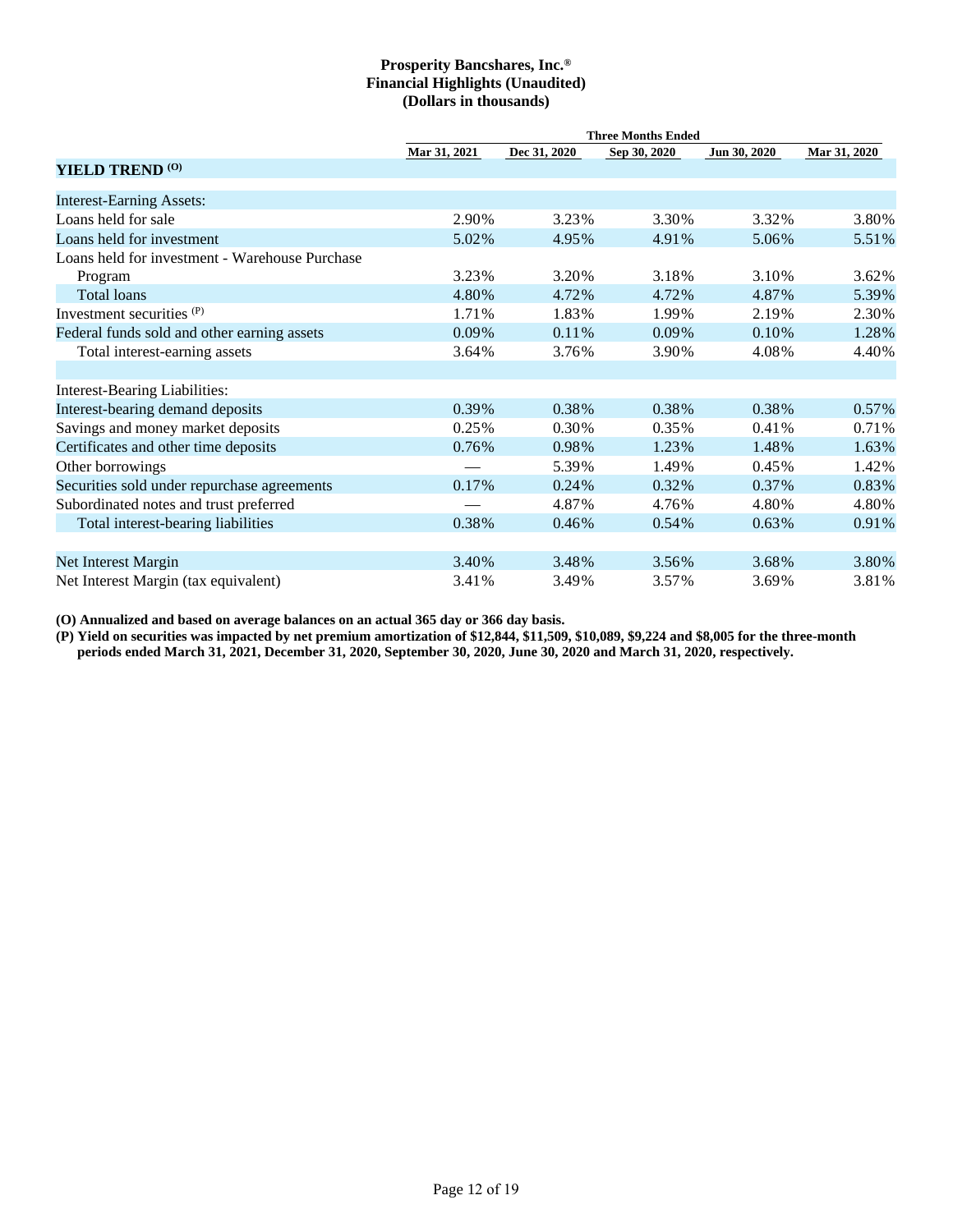|                                                  | <b>Three Months Ended</b> |                        |                         |                        |              |  |  |  |  |  |  |
|--------------------------------------------------|---------------------------|------------------------|-------------------------|------------------------|--------------|--|--|--|--|--|--|
|                                                  | Mar 31, 2021              | Dec 31, 2020           | Sep 30, 2020            | Jun 30, 2020           | Mar 31, 2020 |  |  |  |  |  |  |
| <b>Balance Sheet Averages</b>                    |                           |                        |                         |                        |              |  |  |  |  |  |  |
| Loans held for sale                              | $\mathcal{S}$<br>33,327   | $\mathbb{S}$<br>42,856 | $\mathcal{S}$<br>50,606 | $\mathbb{S}$<br>63,338 | \$<br>66,917 |  |  |  |  |  |  |
| Loans held for investment                        | 17,279,066                | 17,700,756             | 18,267,559              | 18,135,226             | 17,263,098   |  |  |  |  |  |  |
| Loans held for investment - Warehouse Purchase   |                           |                        |                         |                        |              |  |  |  |  |  |  |
| Program                                          | 2,369,601                 | 2,603,455              | 2,279,461               | 1,843,097              | 1,120,324    |  |  |  |  |  |  |
| <b>Total Loans</b>                               | 19,681,994                | 20,347,067             | 20,597,626              | 20,041,661             | 18,450,339   |  |  |  |  |  |  |
| Investment securities                            | 9,148,841                 | 8,001,679              | 7,603,762               | 8,054,008              | 8,434,196    |  |  |  |  |  |  |
| Federal funds sold and other earning assets      | 1,506,645                 | 1,094,487              | 618,228                 | 172,761                | 223,631      |  |  |  |  |  |  |
| Total interest-earning assets                    | 30,337,480                | 29,443,233             | 28,819,616              | 28,268,430             | 27,108,166   |  |  |  |  |  |  |
| Allowance for credit losses                      | (315,590)                 | (322, 138)             | (321, 424)              | (325, 720)             | (328,005)    |  |  |  |  |  |  |
| Cash and due from banks                          | 308,787                   | 289,579                | 267,887                 | 247,426                | 321,832      |  |  |  |  |  |  |
| Goodwill                                         | 3,233,231                 | 3,231,850              | 3,231,976               | 3,223,469              | 3,223,633    |  |  |  |  |  |  |
| Core deposit intangibles, net                    | 71,763                    | 74,919                 | 78,269                  | 81,539                 | 84,865       |  |  |  |  |  |  |
| Other real estate                                | 6,385                     | 14,573                 | 8,061                   | 5,666                  | 5,837        |  |  |  |  |  |  |
| Fixed assets, net                                | 326,004                   | 325,485                | 325,958                 | 327,811                | 325,337      |  |  |  |  |  |  |
| Other assets                                     | 576,300                   | 633,405                | 570,495                 | 676,105                | 615,747      |  |  |  |  |  |  |
| Total assets                                     | \$34,544,360              | \$33,690,906           | \$32,980,838            | \$32,504,726           | \$31,357,412 |  |  |  |  |  |  |
|                                                  |                           |                        |                         |                        |              |  |  |  |  |  |  |
| Noninterest-bearing deposits                     | \$9,206,791               | \$9,103,742            | \$8,980,814             | \$8,583,734            | \$7,491,798  |  |  |  |  |  |  |
| Interest-bearing demand deposits                 | 6,112,469                 | 5,545,298              | 5,221,722               | 4,949,023              | 4,990,376    |  |  |  |  |  |  |
| Savings and money market deposits                | 9,420,064                 | 9,170,179              | 8,937,751               | 8,537,352              | 7,965,440    |  |  |  |  |  |  |
| Certificates and other time deposits             | 3,031,621                 | 3,047,475              | 3,103,290               | 3,224,196              | 3,404,748    |  |  |  |  |  |  |
| Total deposits                                   | 27,770,945                | 26,866,694             | 26,243,577              | 25,294,305             | 23,852,362   |  |  |  |  |  |  |
| Other borrowings                                 |                           | 2,435                  | 13,898                  | 474,867                | 832,961      |  |  |  |  |  |  |
| Securities sold under repurchase agreements      | 376,662                   | 376,779                | 378,888                 | 365,077                | 366,615      |  |  |  |  |  |  |
| Subordinated notes and trust preferred           |                           | 81,570                 | 125,256                 | 125,475                | 125,694      |  |  |  |  |  |  |
| Allowance for credit losses on off-balance sheet |                           |                        |                         |                        |              |  |  |  |  |  |  |
| credit exposures                                 | 29,947                    | 29,947                 | 29,947                  | 29,947                 | 13,009       |  |  |  |  |  |  |
| Other liabilities                                | 169,138                   | 224,907                | 167,532                 | 289,899                | 262,523      |  |  |  |  |  |  |
| Shareholders' equity                             | 6,197,668                 | 6,108,574              | 6,021,740               | 5,925,156              | 5,904,248    |  |  |  |  |  |  |
| Total liabilities and equity                     | \$34,544,360              | \$33,690,906           | \$32,980,838            | \$32,504,726           | \$31,357,412 |  |  |  |  |  |  |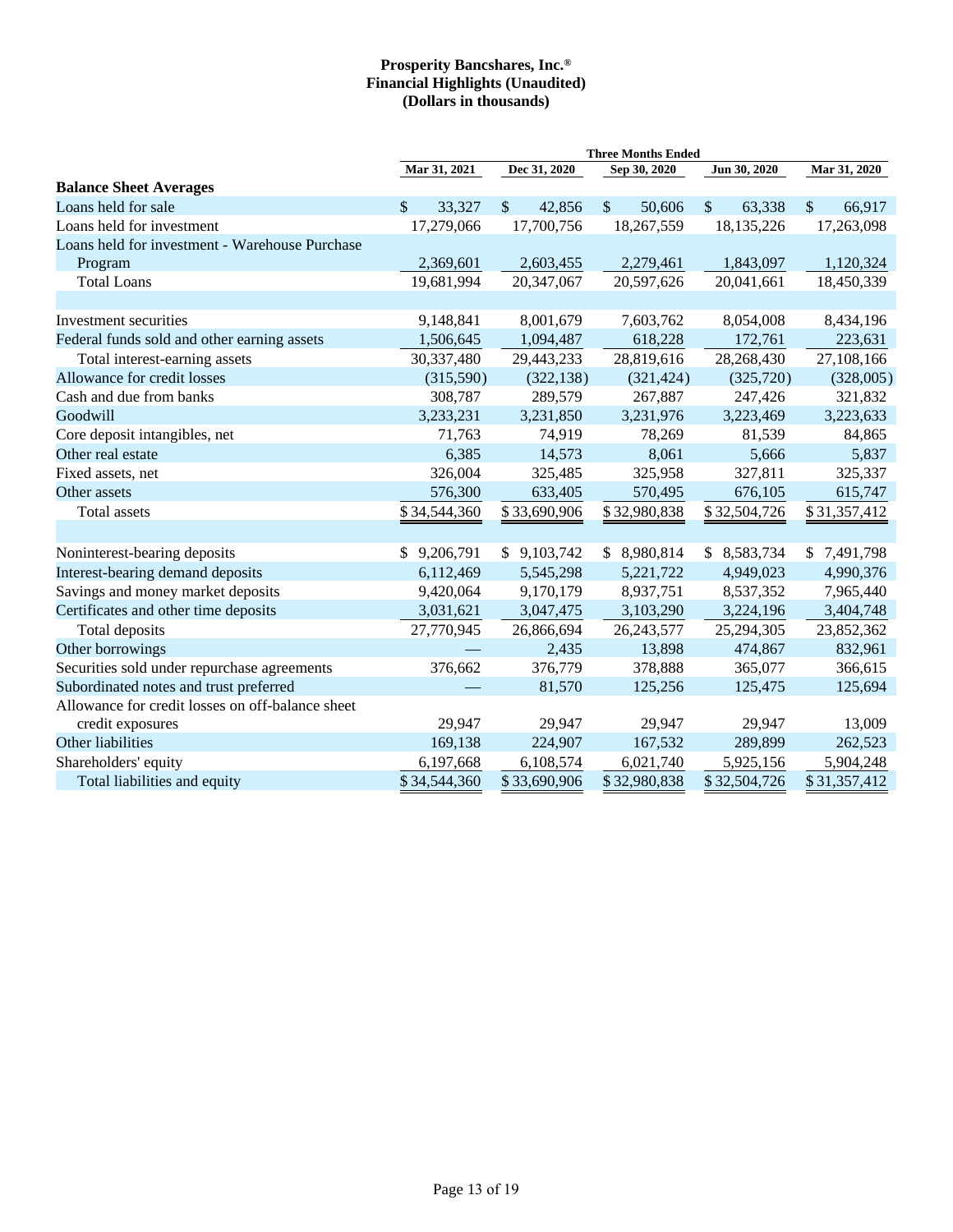|                                                               | Mar 31, 2021 |             | Dec 31, 2020 |          | Sep 30, 2020      |          | Jun 30, 2020      |             | Mar 31, 2020 |       |
|---------------------------------------------------------------|--------------|-------------|--------------|----------|-------------------|----------|-------------------|-------------|--------------|-------|
| <b>Period End Balances</b>                                    |              |             |              |          |                   |          |                   |             |              |       |
| <b>Loan Portfolio</b>                                         |              |             |              |          |                   |          |                   |             |              |       |
| Commercial and industrial                                     | \$2,104,116  | 10.7% \$    | 2,210,003    |          | 10.9% \$2,171,302 |          | 10.5% \$2,214,742 | $10.5\%$ \$ | 2,500,110    | 13.1% |
| Warehouse purchase program                                    | 2,272,389    | 11.6%       | 2,842,379    | 14.0%    | 2,730,614         | 13.1%    | 2,557,183         | 12.2%       | 1,713,762    | 9.0%  |
| Construction, land development and                            |              |             |              |          |                   |          |                   |             |              |       |
| other land loans                                              | 2,031,355    | 10.4%       | 1,956,960    | 9.7%     | 2,081,762         | 10.0%    | 2,033,037         | 9.7%        | 2,051,021    | 10.7% |
| 1-4 family residential                                        | 4,310,437    | 21.9%       | 4,253,331    | 21.0%    | 4,189,852         | 20.1%    | 4,184,972         | 19.9%       | 3,993,138    | 20.9% |
| Home equity                                                   | 554,278      | 2.8%        | 504,207      | 2.5%     | 477,552           | 2.3%     | 437,098           | 2.1%        | 516,003      | 2.6%  |
| Commercial real estate (includes<br>multi-family residential) | 5,858,475    | 29.8%       | 6,078,764    | 30.0%    | 6,179,901         | 29.7%    | 6,550,086         | 31.2%       | 6,576,213    | 34.4% |
| Agriculture (includes farmland)                               | 571,783      | 2.9%        | 581,352      | 2.9%     | 598,972           | 2.9%     | 612,694           | 2.9%        | 635,295      | 3.3%  |
| Consumer and other                                            | 293,023      | 1.5%        | 344,028      | 1.7%     | 367,231           | 1.8%     | 403,462           | 1.9%        | 423,000      | 2.2%  |
| Energy                                                        | 503,947      | 2.6%        | 512,735      | 2.5%     | 604,698           | 2.9%     | 639,402           | 3.0%        | 718,653      | 3.8%  |
| Paycheck Protection Program                                   | 1,139,083    | 5.8%        | 963,185      | 4.8%     | 1,393,757         | 6.7%     | 1,392,497         | 6.6%        |              |       |
| Total loans                                                   | \$19,638,886 |             | \$20,246,944 |          | \$20,795,641      |          | \$21,025,173      |             | \$19,127,195 |       |
|                                                               |              |             |              |          |                   |          |                   |             |              |       |
| <b>Deposit Types</b>                                          |              |             |              |          |                   |          |                   |             |              |       |
| Noninterest-bearing DDA                                       | \$9,820,445  | $34.1\%$ \$ | 9,151,233    | 33.4% \$ | 8,998,328         | 34.0% \$ | 9,040,257         | 34.6% \$    | 7,461,323    | 31.3% |
| Interest-bearing DDA                                          | 6,158,641    | 21.4%       | 5,899,051    | 21.6%    | 5,297,802         | 20.0%    | 5,130,495         | 19.6%       | 4,980,090    | 20.9% |
| Money market                                                  | 6,714,889    | 23.4%       | 6,381,014    | 23.3%    | 6,324,127         | 23.9%    | 6,148,206         | 23.5%       | 5,341,525    | 22.4% |
| Savings                                                       | 3,083,447    | 10.7%       | 2,863,086    | 10.5%    | 2,772,492         | 10.5%    | 2,722,718         | 10.4%       | 2,716,247    | 11.4% |
| Certificates and other time deposits                          | 2,985,683    | 10.4%       | 3,066,108    | 11.2%    | 3,066,457         | 11.6%    | 3,111,012         | 11.9%       | 3,327,172    | 14.0% |
| Total deposits                                                | \$28,763,105 |             | \$27,360,492 |          | \$26,459,206      |          | \$26,152,688      |             | \$23,826,357 |       |
| Loan to Deposit Ratio                                         | 68.3%        |             | 74.0%        |          | 78.6%             |          | 80.4%             |             | 80.3%        |       |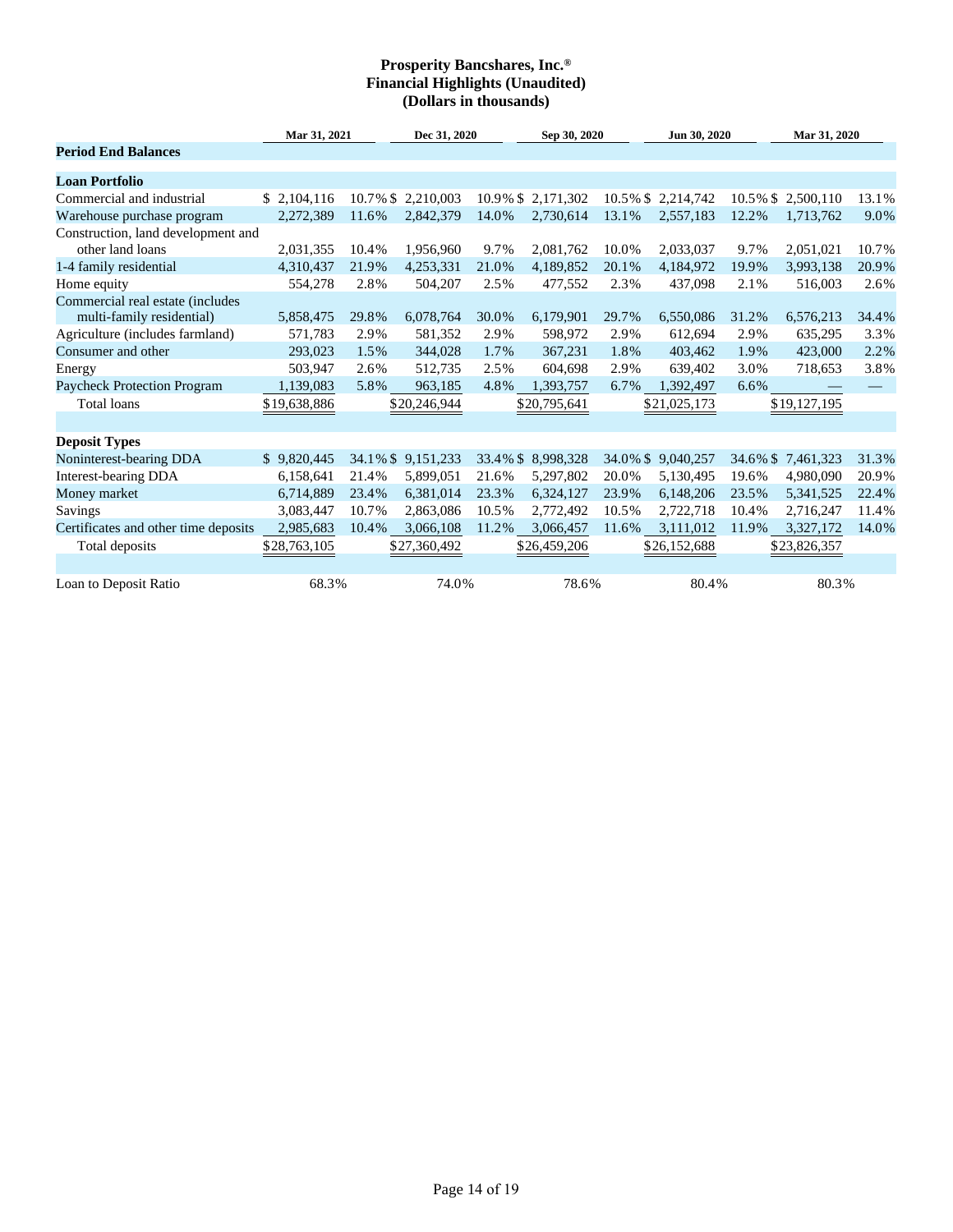| <b>Construction Loans</b>              |                  |              |               |              |                                                                  |              |               |      |               |      |
|----------------------------------------|------------------|--------------|---------------|--------------|------------------------------------------------------------------|--------------|---------------|------|---------------|------|
|                                        |                  | Mar 31, 2021 |               | Dec 31, 2020 |                                                                  | Sep 30, 2020 | Jun 30, 2020  |      | Mar 31, 2020  |      |
|                                        |                  |              |               |              |                                                                  |              |               |      |               |      |
| Single family residential construction | 590.223 29.1% \$ |              |               |              | 579,761 29.6% \$ 654,933 31.5% \$ 710,401 34.9% \$ 655,191 31.9% |              |               |      |               |      |
| Land development                       | 97.267           | 4.8%         | 103,307       | 5.3%         | 114.937                                                          | 5.5%         | 114,748       | 5.6% | 110.853       | 5.4% |
| Raw land                               | 243.394 12.0%    |              | 247.628 12.7% |              | 240.154 11.5%                                                    |              | 274,159 13.5% |      | 265.943 12.9% |      |
| <b>Residential lots</b>                | 176,884          | 8.6%         | 158,441       | 8.1%         | 137,615                                                          | 6.6%         | 144,765       | 7.1% | 136,861       | 6.7% |
| Commercial lots                        | 137.512          | 6.8%         | 114.427       | 5.8%         | 109.569                                                          | 5.3%         | 103.267       | 5.1% | 106,036       | 5.2% |
| Commercial construction and other      | 786,192 38.7%    |              | 753,587 38.5% |              | 825,053 39.6%                                                    |              | 687,618 33.8% |      | 778.731 37.9% |      |
| Net unaccreted discount                | (117)            |              | (191)         |              | (499)                                                            |              | (1,921)       |      | (2,594)       |      |
| Total construction loans               | \$2,031,355      |              | \$1,956,960   |              | \$2,081,762                                                      |              | \$2,033,037   |      | \$2,051,021   |      |

## **Non-Owner Occupied Commercial Real Estate Loans by Metropolitan Statistical Area (MSA) as of March 31, 2021**

| Houston     |               | <b>Dallas</b><br>Austin |           | Tulsa         | Other $\omega$ | <b>Total</b>    |
|-------------|---------------|-------------------------|-----------|---------------|----------------|-----------------|
|             |               |                         |           |               |                |                 |
| 379,908     | 300.615<br>\$ | 52,933                  | 20,114    | 31,387<br>\$. | \$292,494      | \$1,077,451     |
| 163.816     | 91,356        | 19,499                  | 20,448    | 18.256        | 174,502        | 487,877         |
| 166,801     | 496,162       | 35,465                  | 74,682    | 5,000         | 77.391         | 855,501         |
| 36.347      | 29,333        | 2.660                   | 24.011    | 24,004        | 58,362         | 174.717         |
| 330,576     | 357,804       | 24,347                  | 14,388    | 8,835         | 169.704        | 905,654         |
| 69.280      | 72,206        | 43,581                  | 28,996    |               | 132.810        | 346,873         |
| 80,641      | 58,865        | 27,713                  | 8,154     | 3,865         | 62,117         | 241,355         |
| \$1,227,369 | \$1,406,341   | \$206,198               | \$190,793 | 91,347        | \$967,380      | \$4,089,428 (R) |
|             |               |                         |           | OK City       |                |                 |

## **Acquired Loans**

|                                                     |                                                 | <b>Non-PCD Loans</b>                 |                                      |                                                 | <b>PCD</b> Loans                            |                                             | <b>Total Acquired Loans</b>                     |                                             |                                      |  |
|-----------------------------------------------------|-------------------------------------------------|--------------------------------------|--------------------------------------|-------------------------------------------------|---------------------------------------------|---------------------------------------------|-------------------------------------------------|---------------------------------------------|--------------------------------------|--|
|                                                     | <b>Balance at</b><br><b>Acquisition</b><br>Date | <b>Balance at</b><br>Dec 31.<br>2020 | <b>Balance at</b><br>Mar 31,<br>2021 | <b>Balance at</b><br><b>Acquisition</b><br>Date | <b>Balance at</b><br>Dec 31,<br><b>2020</b> | <b>Balance at</b><br><b>Mar 31,</b><br>2021 | <b>Balance at</b><br><b>Acquisition</b><br>Date | <b>Balance at</b><br>Dec 31.<br><b>2020</b> | <b>Balance</b> at<br>Mar 31,<br>2021 |  |
| Loan marks:                                         |                                                 |                                      |                                      |                                                 |                                             |                                             |                                                 |                                             |                                      |  |
| Acquired banks <sup>(S)</sup>                       | \$<br>229,080 \$                                | 5,973 \$                             | 5,225                                | 142,128 \$<br>-S                                |                                             | $\overline{\phantom{m}}$                    | 371,208<br>\$                                   | 5,973 \$<br>\$                              | 5,225                                |  |
| LegacyTexas merger $(T)$                            | 116.519                                         | 33.614                               | 21,060                               | 177,924                                         | 14.216                                      | 11,157                                      | 294,443                                         | 47,830                                      | 32,217                               |  |
| Total                                               | 345,599                                         | 39,587                               | 26,285                               | 320,052                                         | $14,216$ <sup>(V)</sup>                     | 11,157                                      | 665,651                                         | 53,803                                      | 37,442                               |  |
|                                                     |                                                 |                                      |                                      |                                                 |                                             |                                             |                                                 |                                             |                                      |  |
| Acquired portfolio loan balances:                   |                                                 |                                      |                                      |                                                 |                                             |                                             |                                                 |                                             |                                      |  |
| Acquired banks <sup>(S)</sup>                       | 5.690.998                                       | 266,036                              | 229,040                              | 275,221                                         | 3,523                                       | 3,306                                       | 5.966.219                                       | 269,559                                     | 232,346                              |  |
| LegacyTexas merger $(T)$                            | 6,595,161                                       | 3,603,169                            | 3,110,630                            | 414,352                                         | 192,108                                     | 159,885                                     | 7.009.513                                       | 3,795,277                                   | 3,270,515                            |  |
| Total                                               | 12.286.159                                      | 3.869.205                            | 3.339.670                            | 689.573                                         | 195.631                                     | 163.191                                     | 12,975,732                                      | (U)<br>4.064.836                            | 3,502,861                            |  |
|                                                     |                                                 |                                      |                                      |                                                 |                                             |                                             |                                                 |                                             |                                      |  |
| Acquired portfolio loan balances less loan<br>marks | \$11,940,560                                    | \$3,829,618                          | \$3,313,385                          | 369,521<br><sup>\$</sup>                        | 181,415<br><b>S</b>                         | 152,034<br>\$.                              | \$12,310,081                                    | \$4,011,033                                 | \$3,465,419                          |  |

**(Q) Includes other MSA and non-MSA regions.**

**(R) Represents a portion of total commercial real estate loans of \$5.858 billion as of March 31, 2021.**

- **(S) Includes Bank Arlington, American State Bank, Community National Bank, First Federal Bank Texas, Coppermark Bank, First Victoria National Bank, The F&M Bank & Trust Company and Tradition Bank.**
- **(T) The merger of LegacyTexas Financial Group, Inc. ("LegacyTexas") into Prosperity Bancshares, Inc. and LegacyTexas Bank into Prosperity Bank was completed on November 1, 2019. During the fourth quarter of 2019, LegacyTexas added \$7.010 billion in loans with related purchase accounting adjustments of \$294.4 million at acquisition date.**

**(U) Actual principal balances acquired.**

**(V) ASU 2016-13 became effective for Prosperity on January 1, 2020.**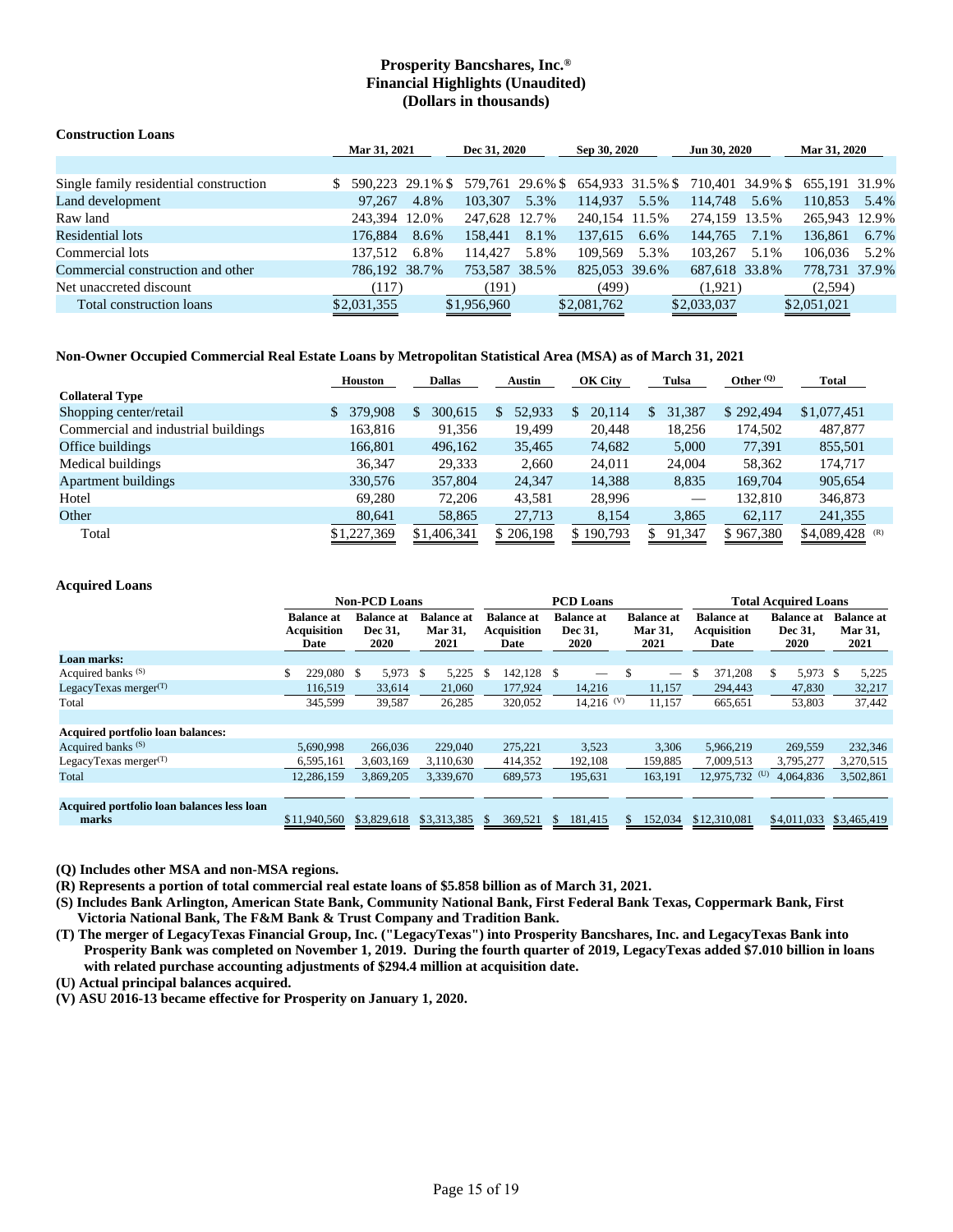|                                                                                                                                          |              |              |                                   |              |                    | <b>Three Months Ended</b> |               |              |                |
|------------------------------------------------------------------------------------------------------------------------------------------|--------------|--------------|-----------------------------------|--------------|--------------------|---------------------------|---------------|--------------|----------------|
|                                                                                                                                          |              | Mar 31, 2021 |                                   | Dec 31, 2020 |                    | Sep 30, 2020              |               | Jun 30, 2020 | Mar 31, 2020   |
| <b>Asset Quality</b>                                                                                                                     |              |              |                                   |              |                    |                           |               |              |                |
| Nonaccrual loans                                                                                                                         | \$           | 43,025       | \$                                | 47,185       | \$                 | 57,412                    | \$            | 62,904       | \$<br>58,194   |
| Accruing loans 90 or more days past due                                                                                                  |              | 313          |                                   | 1,699        |                    | 462                       |               | 8,691        | 3,255          |
| Total nonperforming loans                                                                                                                |              | 43,338       |                                   | 48,884       |                    | 57,874                    |               | 71,595       | 61,449         |
| Repossessed assets                                                                                                                       |              | 362          |                                   | 93           |                    | 120                       |               | 187          | 278            |
| Other real estate                                                                                                                        |              | 462          |                                   | 10,593       |                    | 11,548                    |               | 6,160        | 5,452          |
| Total nonperforming assets                                                                                                               | \$           | 44,162       | \$                                | 59,570       | $\mathbb{S}$       | 69,542                    | \$            | 77,942       | \$<br>67,179   |
| Nonperforming assets:                                                                                                                    |              |              |                                   |              |                    |                           |               |              |                |
| Commercial and industrial (includes energy)                                                                                              | \$           | 11,290       | \$                                | 16,176       | \$                 | 17,273                    | \$            | 15,238       | \$<br>15,987   |
| Construction, land development and other land loans                                                                                      |              | 1,692        |                                   | 1,566        |                    | 2,633                     |               | 10,530       | 1,125          |
| 1-4 family residential (includes home equity)                                                                                            |              | 11,920       |                                   | 25,830       |                    | 29,953                    |               | 29,812       | 28,996         |
| Commercial real estate (includes multi-family residential)                                                                               |              | 16,896       |                                   | 12,315       |                    | 16,069                    |               | 20,748       | 20,155         |
| Agriculture (includes farmland)                                                                                                          |              | 803          |                                   | 2,075        |                    | 1,931                     |               | 1,501        | 896            |
| Consumer and other                                                                                                                       |              | 1,561        |                                   | 1,608        |                    | 1,683                     |               | 113          | 20             |
| Total                                                                                                                                    | \$           | 44,162       | $\frac{\mathcal{L}}{\mathcal{L}}$ | 59,570       | \$                 | 69,542                    | \$            | 77,942       | \$<br>67,179   |
| Number of loans/properties                                                                                                               |              | 167          |                                   | 208          |                    | 198                       |               | 213          | 198            |
| Allowance for credit losses at end of period                                                                                             | \$           | 307,210      | \$                                | 316,068      | \$                 | 323,635                   | \$            | 324,205      | \$<br>327,206  |
| Net charge-offs (recoveries):                                                                                                            |              |              |                                   |              |                    |                           |               |              |                |
| Commercial and industrial (includes energy)                                                                                              | $\mathbb{S}$ | 1,584        | $\boldsymbol{\mathsf{S}}$         | 4,085        | $\mathbf{\hat{S}}$ | 8,344                     | $\mathsf{\$}$ | 12,206       | \$<br>(28)     |
| Construction, land development and other land loans                                                                                      |              | (5)          |                                   | (110)        |                    | 478                       |               | (6)          | (12)           |
| 1-4 family residential (includes home equity)                                                                                            |              | 47           |                                   | 1.982        |                    | 252                       |               | 51           | 5 <sup>5</sup> |
| Commercial real estate (includes multi-family residential)                                                                               |              | 6,589        |                                   | 626          |                    | 676                       |               |              | (81)           |
| Agriculture (includes farmland)                                                                                                          |              | 33           |                                   | (4)          |                    | (17)                      |               | (3)          | (1)            |
| Consumer and other                                                                                                                       |              | 610          |                                   | 988          |                    | 837                       |               | 753          | 918            |
| Total                                                                                                                                    | \$           | 8,858        | \$                                | 7,567        | $\mathbb{S}$       | 10,570                    | \$            | 13,001       | \$<br>801      |
| <b>Asset Quality Ratios</b>                                                                                                              |              |              |                                   |              |                    |                           |               |              |                |
| Nonperforming assets to average interest-earning assets                                                                                  |              | 0.15%        |                                   | 0.20%        |                    | 0.24%                     |               | 0.28%        | 0.25%          |
| Nonperforming assets to loans and other real estate                                                                                      |              | 0.22%        |                                   | 0.29%        |                    | 0.33%                     |               | 0.37%        | 0.35%          |
| Net charge-offs to average loans (annualized)                                                                                            |              | 0.18%        |                                   | 0.15%        |                    | 0.21%                     |               | 0.26%        | 0.02%          |
| Allowance for credit losses to total loans                                                                                               |              | 1.56%        |                                   | 1.56%        |                    | 1.56%                     |               | 1.54%        | 1.71%          |
| Allowance for credit losses to total loans, excluding Warehouse<br>Purchase Program loans and Paycheck Protection Program<br>loans $(G)$ |              | 1.89%        |                                   | 1.92%        |                    | 1.94%                     |               | 1.90%        | 1.88%          |
|                                                                                                                                          |              |              |                                   |              |                    |                           |               |              |                |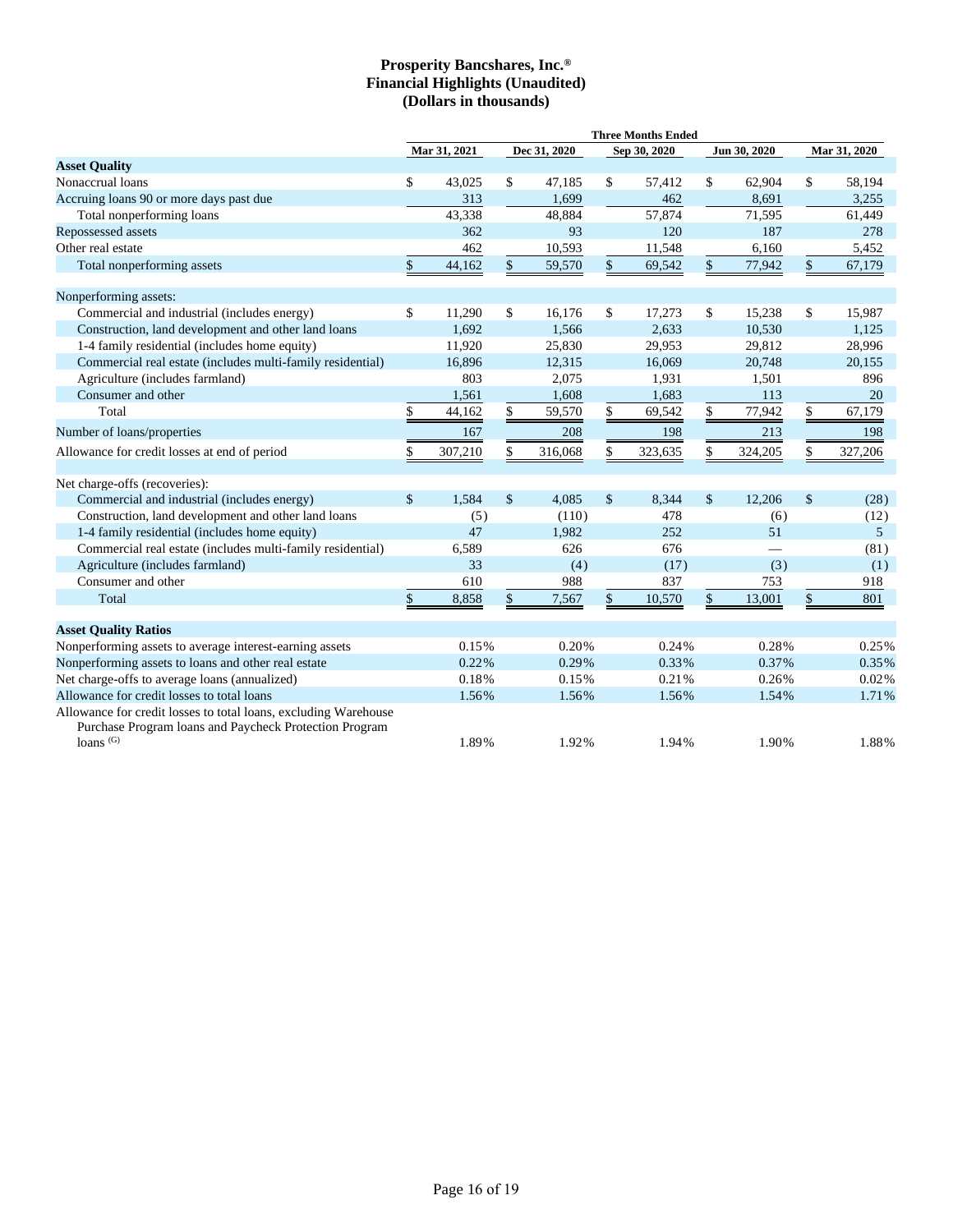## **Prosperity Bancshares, Inc.® Notes to Selected Financial Data (Unaudited)**

(Dollars and share amounts in thousands, except per share data)

## **NOTES TO SELECTED FINANCIAL DATA**

Prosperity's management uses certain non-GAAP (generally accepted accounting principles) financial measures to evaluate its performance. Specifically, Prosperity reviews diluted earnings per share excluding merger related expenses, net of tax, and NOL tax benefit; return on average assets excluding merger related expenses, net of tax, and NOL tax benefit; return on average common equity excluding merger related expenses, net of tax, and NOL tax benefit; return on average tangible common equity; return on average tangible common equity excluding merger related expenses, net of tax, and NOL tax benefit; tangible book value per share; the tangible equity to tangible assets ratio; allowance for credit losses to total loans excluding Warehouse Purchase Program and PPP loans; the efficiency ratio, excluding net gains and losses on the sale or write down of assets and securities; and the efficiency ratio, excluding net gains and losses on the sale or write down of assets and securities and merger related expenses, for internal planning and forecasting purposes. In addition, due to the application of purchase accounting, Prosperity uses certain non-GAAP financial measures and ratios that exclude the impact of these items to evaluate its allowance for credit losses to total loans (excluding Warehouse Purchase Program loans and PPP loans). Prosperity has included information below relating to these non-GAAP financial measures for the applicable periods presented.

|                                                                                                                                                                | <b>Three Months Ended</b> |              |                    |                          |               |              |               |                    |              |              |
|----------------------------------------------------------------------------------------------------------------------------------------------------------------|---------------------------|--------------|--------------------|--------------------------|---------------|--------------|---------------|--------------------|--------------|--------------|
|                                                                                                                                                                |                           | Mar 31, 2021 |                    | Dec 31, 2020             |               | Sep 30, 2020 |               | Jun 30, 2020       |              | Mar 31, 2020 |
| Reconciliation of diluted earnings per share to diluted earnings per<br>share, excluding merger related expenses, net of tax, and NOL<br>tax benefit:          |                           |              |                    |                          |               |              |               |                    |              |              |
| Net income                                                                                                                                                     | \$                        | 133,309      | \$                 | 137,091                  | \$            | 130,064      | \$            | 130,901            | \$           | 130,848      |
| Add: merger related expenses, net of tax <sup>(W)</sup><br>Less: $NOL$ tax benefit $(X)$                                                                       |                           |              |                    |                          |               |              |               | 5.904<br>(20, 145) |              | 430          |
| Net income, excluding merger related expenses, net of tax, and NOL tax<br>benefit $(W)$ $(X)$                                                                  | \$                        | 133,309      | $\mathbf{\hat{S}}$ | 137.091                  | $\mathsf{\$}$ | 130,064      | $\mathbf{\$}$ | 116,660            | $\mathbb{S}$ | 131,278      |
| Weighted average diluted shares outstanding                                                                                                                    |                           | 92.854       |                    | 92.559                   |               | 92.656       |               | 92.658             |              | 94.371       |
| Merger related expenses per diluted share, net of tax <sup>(W)</sup>                                                                                           | \$                        |              | \$                 | $\overline{\phantom{0}}$ | \$            |              | \$            | 0.06               | \$           |              |
| NOL tax benefit per diluted share (W)                                                                                                                          | \$                        |              | \$                 |                          | \$            |              | \$            | (0.22)             | \$           |              |
| Diluted earnings per share, excluding merger related expenses, net of tax,<br>and NOL tax benefit (W) (X)                                                      | \$                        | 1.44         | \$                 | 1.48                     | \$            | 1.40         | \$            | 1.25               | \$           | 1.39         |
|                                                                                                                                                                |                           |              |                    |                          |               |              |               |                    |              |              |
| Reconciliation of return on average assets to return on average assets<br>excluding merger related expenses, net of tax, and NOL tax<br>benefit:               |                           |              |                    |                          |               |              |               |                    |              |              |
| Net income, excluding merger related expenses, net of tax, and NOL tax<br>benefit $(W)$ $(X)$                                                                  | \$                        | 133,309      | \$                 | 137,091                  | \$            | 130,064      | \$            | 116,660            | \$           | 131,278      |
| Average total assets                                                                                                                                           | \$                        | 34,544,360   | \$                 | 33.690.906               | \$            | 32,980,838   | \$            | 32,504,726         | \$           | 31,357,412   |
| Return on average assets excluding merger related expenses, net of tax,<br>and NOL tax benefit <sup>(F)(W)(X)</sup>                                            |                           | 1.54%        |                    | 1.63%                    |               | 1.58%        |               | 1.44%              |              | 1.67%        |
| Reconciliation of return on average common equity to return on<br>average common equity excluding merger related expenses, net<br>of tax, and NOL tax benefit: |                           |              |                    |                          |               |              |               |                    |              |              |
| Net income, excluding merger related expenses, net of tax, and NOL tax<br>benefit $(W)$ $(X)$                                                                  | \$                        | 133,309      | \$                 | 137,091                  | \$            | 130,064      | \$            | 116,660            | \$           | 131.278      |
| Average shareholders' equity                                                                                                                                   | $\mathbf{\hat{S}}$        | 6.197.668    | $\mathsf{\$}$      | 6.108.574                | \$            | 6.021.740    | $\mathsf{\$}$ | 5,925,156          | \$           | 5.904.248    |
| Return on average common equity excluding merger related expenses,<br>net of tax, and NOL tax benefit $(F)$ (W) (X)                                            |                           | 8.60%        |                    | 8.98%                    |               | 8.64%        |               | 7.88%              |              | 8.89%        |
|                                                                                                                                                                |                           |              |                    |                          |               |              |               |                    |              |              |
| Reconciliation of return on average common equity to return on<br>average tangible common equity:                                                              |                           |              |                    |                          |               |              |               |                    |              |              |
| Net income                                                                                                                                                     | \$                        | 133,309      | \$                 | 137,091                  | \$            | 130,064      | \$            | 130,901            | \$           | 130.848      |
| Average shareholders' equity                                                                                                                                   | \$                        | 6.197.668    | \$                 | 6.108.574                | $\mathsf{\$}$ | 6.021.740    | \$            | 5.925.156          | \$           | 5,904,248    |
| Less: Average goodwill and other intangible assets                                                                                                             |                           | (3,304,994)  |                    | (3,306,769)              |               | (3,310,245)  |               | (3,305,008)        |              | (3,308,498)  |
| Average tangible shareholders' equity                                                                                                                          | \$                        | 2,892,674    | \$                 | 2,801,805                | \$            | 2,711,495    | \$            | 2,620,148          | \$           | 2,595,750    |
| Return on average tangible common equity $(F)$                                                                                                                 |                           | 18.43%       |                    | 19.57%                   |               | 19.19%       |               | 19.98%             |              | 20.16%       |

**(W) Calculated assuming a federal tax rate of 21.0%.**

**(X) Net income for the second quarter of 2020 includes a tax benefit for NOL related to the CARES Act.**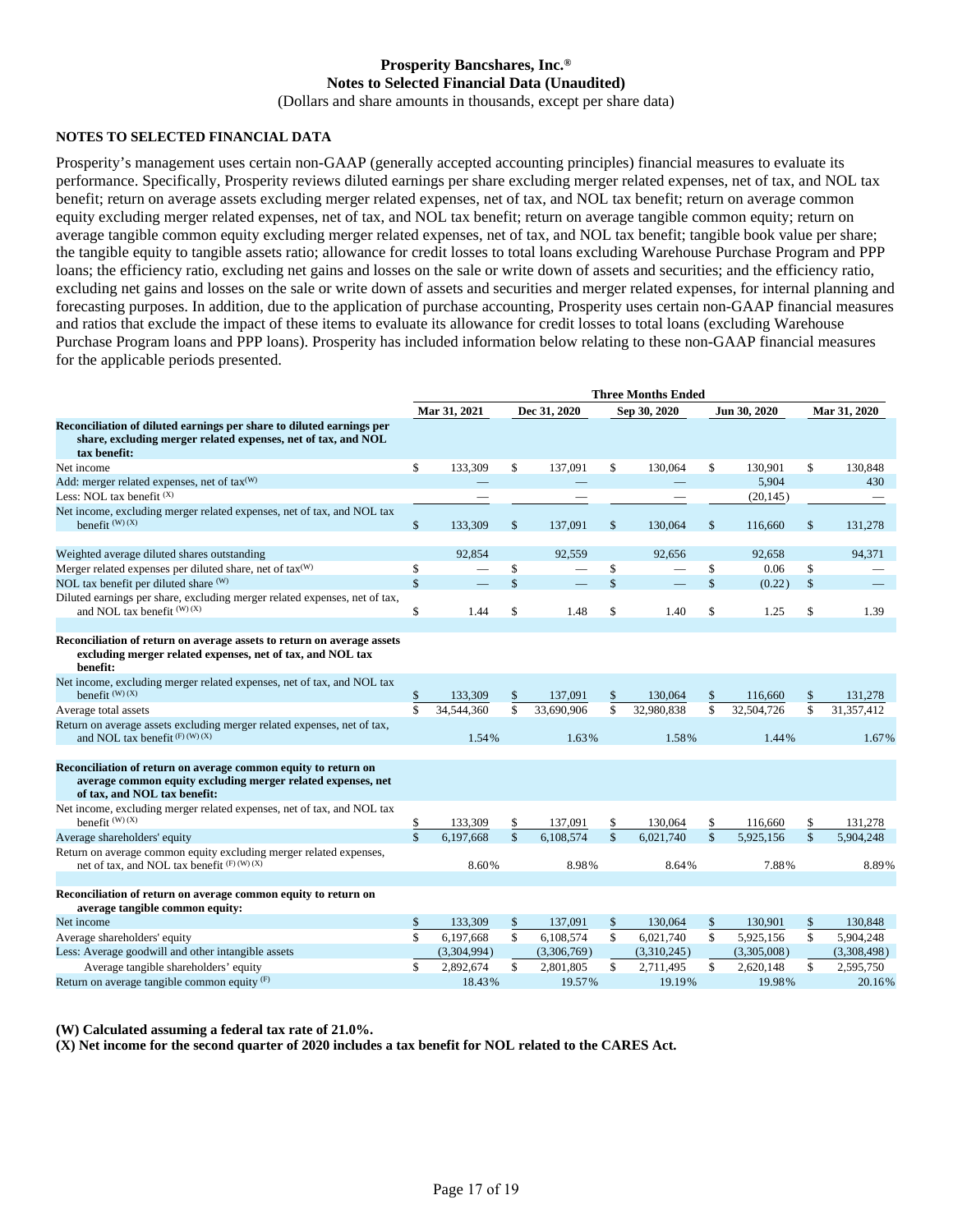|                                                                                                                                                                                                      | <b>Three Months Ended</b> |              |               |              |               |              |               |              |               |              |
|------------------------------------------------------------------------------------------------------------------------------------------------------------------------------------------------------|---------------------------|--------------|---------------|--------------|---------------|--------------|---------------|--------------|---------------|--------------|
|                                                                                                                                                                                                      |                           | Mar 31, 2021 |               | Dec 31, 2020 |               | Sep 30, 2020 |               | Jun 30, 2020 |               | Mar 31, 2020 |
| Reconciliation of return on average common equity to return on<br>average tangible common equity excluding merger related<br>expenses, net of tax, and NOL tax benefit:                              |                           |              |               |              |               |              |               |              |               |              |
| Net income, excluding merger related expenses, net of tax, and NOL tax<br>benefit $(W)$ $(X)$                                                                                                        | \$                        | 133,309      | \$            | 137,091      | \$            | 130,064      | \$            | 116,660      | \$            | 131,278      |
| Average shareholders' equity                                                                                                                                                                         | \$                        | 6,197,668    | \$            | 6,108,574    | $\mathsf{\$}$ | 6,021,740    | \$            | 5,925,156    | $\mathsf{\$}$ | 5,904,248    |
| Less: Average goodwill and other intangible assets                                                                                                                                                   |                           | (3,304,994)  |               | (3,306,769)  |               | (3,310,245)  |               | (3,305,008)  |               | (3,308,498)  |
| Average tangible shareholders' equity                                                                                                                                                                | $\mathbb{S}$              | 2,892,674    | \$            | 2,801,805    | $\mathbf{\$}$ | 2,711,495    | \$            | 2,620,148    | \$            | 2,595,750    |
| Return on average tangible common equity excluding merger related<br>expenses, net of tax, and NOL tax benefit (F) (W) (X)                                                                           |                           | 18.43%       |               | 19.57%       |               | 19.19%       |               | 17.81%       |               | 20.23%       |
| Reconciliation of book value per share to tangible book value per<br>share:                                                                                                                          |                           |              |               |              |               |              |               |              |               |              |
| Shareholders' equity                                                                                                                                                                                 | \$                        | 6,221,846    | \$            | 6,130,669    | \$            | 6,034,877    | \$            | 5,948,122    | \$            | 5,855,574    |
| Less: Goodwill and other intangible assets                                                                                                                                                           |                           | (3,301,940)  |               | (3,304,871)  |               | (3,308,170)  |               | (3,311,712)  |               | (3,306,185)  |
| Tangible shareholders' equity                                                                                                                                                                        | \$                        | 2,919,906    | \$            | 2,825,798    | \$            | 2,726,707    | \$            | 2,636,410    | \$            | 2,549,389    |
|                                                                                                                                                                                                      |                           |              |               |              |               |              |               |              |               |              |
| Period end shares outstanding                                                                                                                                                                        |                           | 92,929       |               | 92,571       |               | 92,562       |               | 92,660       |               | 92,652       |
| Tangible book value per share                                                                                                                                                                        | \$                        | 31.42        | \$            | 30.53        | \$            | 29.46        | \$            | 28.45        | \$            | 27.52        |
| Reconciliation of equity to assets ratio to period end tangible equity<br>to period end tangible assets ratio:                                                                                       |                           |              |               |              |               |              |               |              |               |              |
| Tangible shareholders' equity                                                                                                                                                                        | \$                        | 2,919,906    | \$            | 2,825,798    | \$            | 2,726,707    | \$            | 2,636,410    | \$            | 2,549,389    |
| <b>Total</b> assets                                                                                                                                                                                  | $\mathbf{s}$              | 35.558.418   | \$            | 34,059,275   | $\mathsf{\$}$ | 33,197,599   | $\mathsf{\$}$ | 32.966.649   | $\mathsf{\$}$ | 31,743,499   |
| Less: Goodwill and other intangible assets                                                                                                                                                           |                           | (3,301,940)  |               | (3,304,871)  |               | (3,308,170)  |               | (3,311,712)  |               | (3,306,185)  |
| Tangible assets                                                                                                                                                                                      | $\mathsf{\$}$             | 32,256,478   | \$            | 30,754,404   | $\mathbf{\$}$ | 29,889,429   | \$            | 29,654,937   | \$            | 28,437,314   |
| Period end tangible equity to period end tangible assets ratio                                                                                                                                       |                           | 9.05%        |               | 9.19%        |               | 9.12%        |               | 8.89%        |               | 8.96%        |
| Reconciliation of allowance for credit losses to total loans to<br>allowance for credit losses to total loans, excluding Warehouse<br><b>Purchase Program and Paycheck Protection Program loans:</b> |                           |              |               |              |               |              |               |              |               |              |
| Allowance for credit losses                                                                                                                                                                          | \$                        | 307,210      | \$            | 316,068      | \$            | 323,635      | \$            | 324,205      | \$            | 327,206      |
| <b>Total loans</b>                                                                                                                                                                                   | \$                        | 19,638,886   | \$            | 20,246,944   | \$            | 20,795,641   | \$            | 21,025,173   | \$            | 19,127,195   |
| Less: Warehouse Purchase Program loans                                                                                                                                                               |                           | (2,272,389)  |               | (2,842,379)  |               | (2,730,614)  |               | (2,557,183)  |               | (1,713,762)  |
| Less: Paycheck Protection Program loans                                                                                                                                                              |                           | (1,139,083)  |               | (963, 185)   |               | (1,393,757)  |               | (1,392,497)  |               |              |
| Total loans less Warehouse Purchase Program and Paycheck<br>Protection Program loans                                                                                                                 | \$                        | 16,227,414   | \$            | 16,441,380   | \$            | 16,671,270   | \$            | 17,075,493   | \$            | 17,413,433   |
| Allowance for credit losses to total loans, excluding Warehouse Purchase<br>Program and Paycheck Protection Program loans                                                                            |                           | 1.89%        |               | 1.92%        |               | 1.94%        |               | 1.90%        |               | 1.88%        |
| Reconciliation of efficiency ratio to efficiency ratio, excluding net<br>gains and losses on the sale of assets and taxes:                                                                           |                           |              |               |              |               |              |               |              |               |              |
| Noninterest expense                                                                                                                                                                                  | \$                        | 119,076      | $\mathbf{\$}$ | 120,205      | \$            | 117.919      | \$            | 134,368      | \$            | 124,741      |
| Net interest income                                                                                                                                                                                  | \$                        | 254,582      | \$            | 257,634      | \$            | 258,113      | \$            | 258,955      | \$            | 256,031      |
| Noninterest income                                                                                                                                                                                   |                           | 34,008       |               | 36,547       |               | 34,924       |               | 25,675       |               | 34,388       |
| Less: net loss on sale or write down of assets                                                                                                                                                       |                           | (79)         |               | (675)        |               | (528)        |               | (3,945)      |               | (385)        |
| Noninterest income excluding net gains and losses on the sale or write<br>down of assets and securities                                                                                              |                           | 34,087       |               | 37,222       |               | 35,452       |               | 29,620       |               | 34,773       |
| Total income excluding net gains and losses on the sale or write<br>down of assets and taxes                                                                                                         | \$                        | 288,669      |               | 294,856      | \$            | 293,565      | \$            | 288,575      |               | 290,804      |
| Efficiency ratio, excluding net gains and losses on the sale or write down<br>of assets and taxes                                                                                                    |                           | 41.25%       |               | 40.77%       |               | 40.17%       |               | 46.56%       |               | 42.90%       |